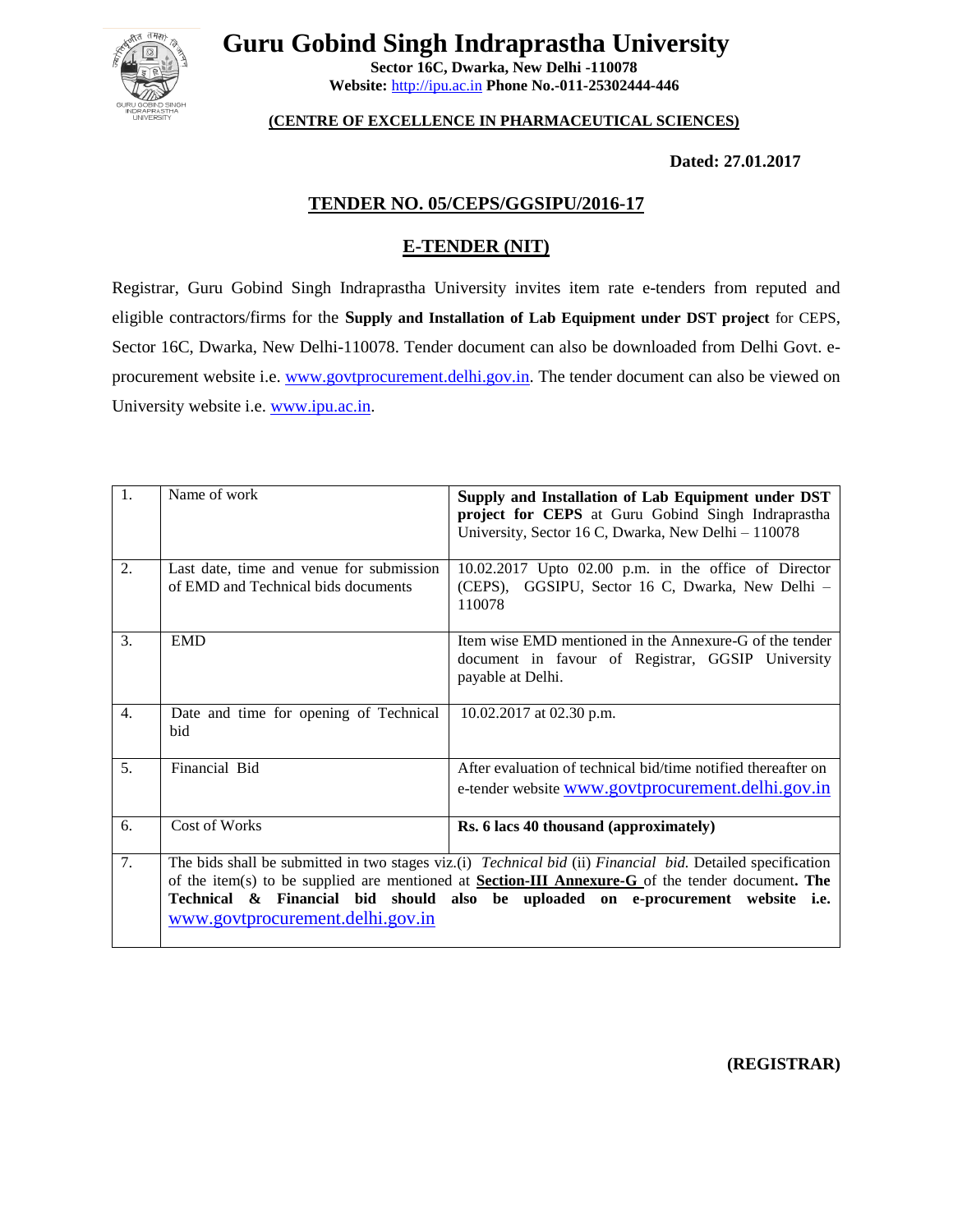

# TENDER DOCUMENT FOR

# **Supply & installation of Lab Equipments under DST project for CEPS**

AT

Guru Gobind Singh Indraprastha University [*A state University under Govt. of NCT of Delhi]* Sector 16 C, Dwarka, New Delhi 110 078

> *Director (CEPS) Centre of Excellence in Pharmaceutical Science, GGSIPU, Sector 16C, Dwarka, New Delhi 110078 Contact Nos.011 25302444-446 Email:aknarula@ipu.ac.in*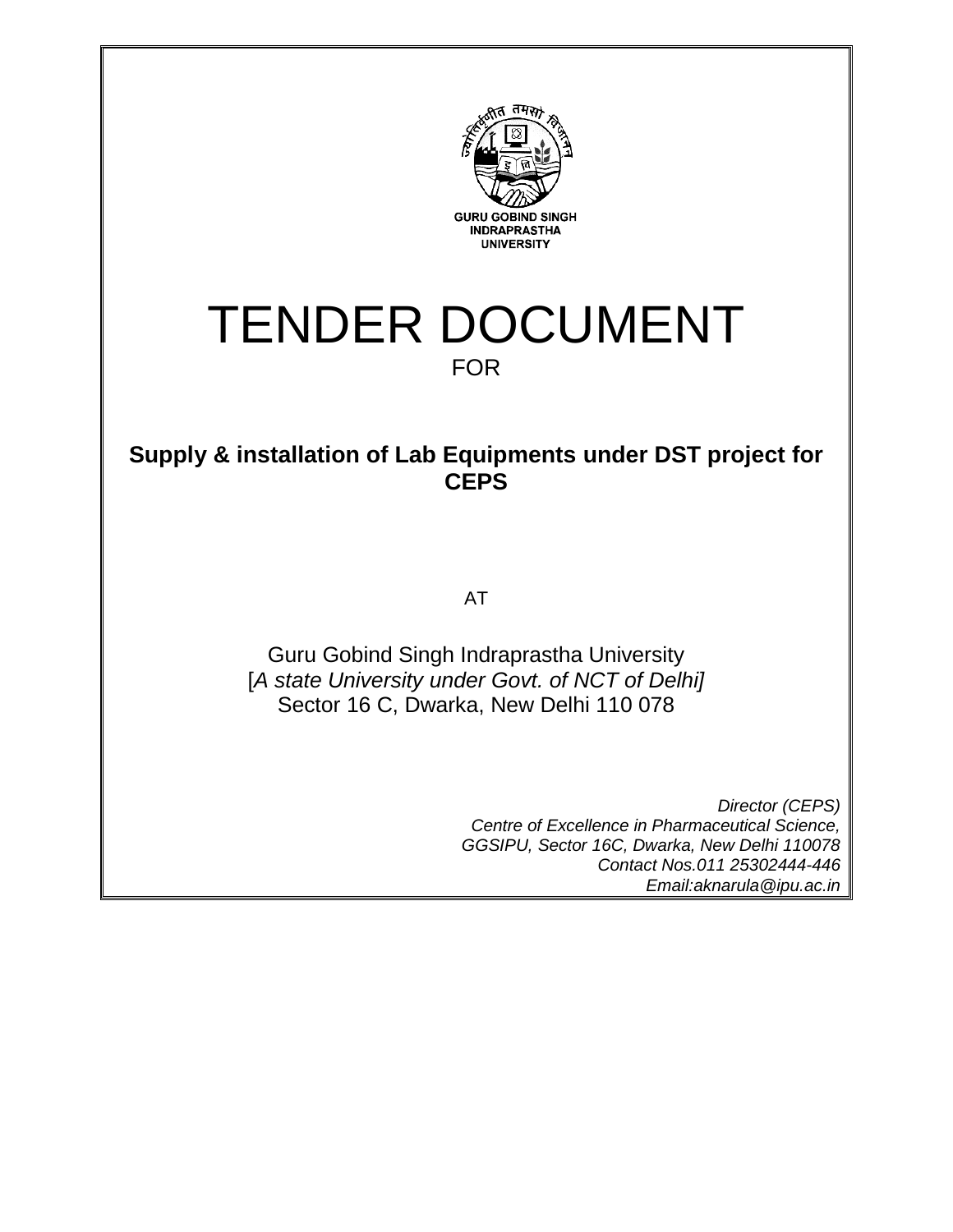# **NOTICE INVITING TENDER**

# **TENDER NO. 04/CEPS/GGSIPU/2016-17**

Registrar, Guru Gobind Singh Indraprastha University (GGSIPU) invites item rate e-tender (in two bid system – Part I-Technical & II-Financial) from reputed and experienced contractors/suppliers for supply & installation basis:-

- 1. **Particulars of Items:** Details of the items with specification is mentioned at annexure-G
- **2. Quantity**: Quantity is mentioned at annexure-G
- **3. Earnest Money Deposit (EMD) in the form of DD/FDR:** The details of the item wise EMD is mentioned at annexure-G.
- **4. Completion period:** Supply within 120 days from the date of issue of award of the tender/issue of Letter of Credit, whichever is later and installation within 30 days' after the receipt of material at University.
- **5. Availability of Tender Document:** Tender Documents with detail terms & conditions can be downloaded from Delhi govt. e-procurement website.
- **6. Qualification of the Tenderer:** To qualify for award of the work, the intending tenderer must have in its name as a supplier/prime contractor experience of having successfully completed at least three similar nature of works in public sector undertaking, Govt. department, Educational Institutions, Research Institutional or in reputed private sector in India during last 3 (three) years. "Similar nature of work' means execution of supply and Installation of Lab Equipments – mentioned at annexure-G as the case may be as per specification given in this tender document. Issuance of tender document does not mean that the parties are considered qualified. After opening of part-l (Technical bid), the same will be scrutinized for eligibility / qualification.
- **7. Validity Period of Offer:** The rates offered in Part II (Financial bid) should be valid for one hundred and eighty (180) days from the date of opening of Part II (Financial bid) of the Tender.
- **8. Receipt and opening of Tenders:** The Technical bid along with EMD should reach to this office on or before 10.02.2017- before 02.00 PM. The Technical Bid will be opened on the same day at 02.30 pm.
- **9.** The required EMD (**separate for each bid)** as mentioned at Annexure-G in the form of DD or FDR must be enclosed with the technical bid failing which the offer will be treated as non-responsive.
- **10.** GGSIPU reserve the right to accept or reject any or all the tenders wholly or partially without assigning any reason thereof.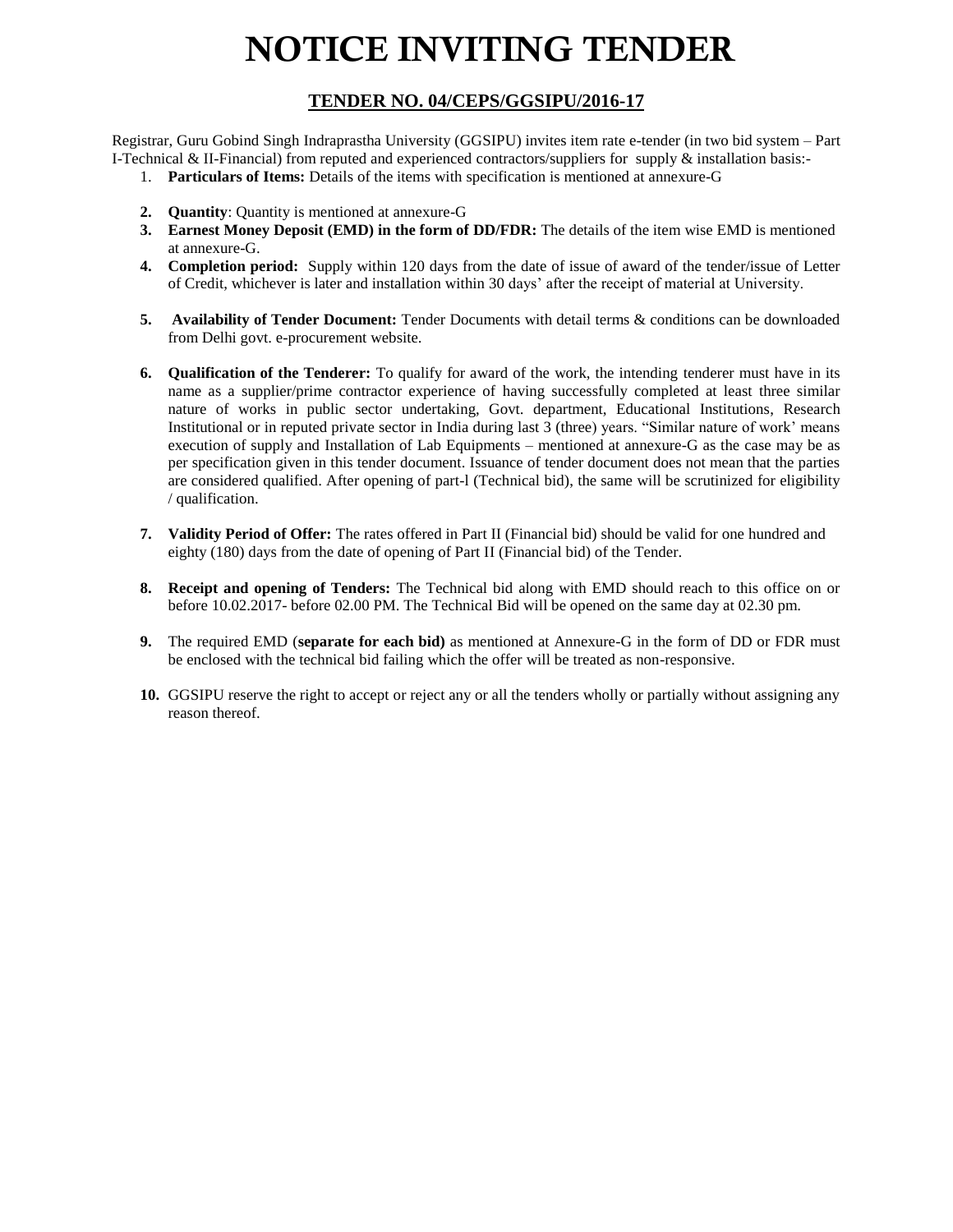# **INSTRUCTIONS TO BIDDERS**

# **11.0 Scope**

The work consists of:

- 11.1 **Supply and Installation of Lab Equipment for CEPS** at University Campus at Sector-16C, Dwarka, New Delhi as per specification in **Section-III, Annexure-G.**
- 11.2 Comprehensive on-site **warranty** for a period of **12 months or given by the manufacturer whichever is more** from the last date of completion/ installation for all the items supplied as certified by the University.

#### **12.0 Definitions:**

- 12.1 **GGSIPU** means Guru Gobind Singh Indraprastha University, Delhi
- 12.2 **University** means Guru Gobind Singh Indraprastha University, Delhi
- 12.3 **Employer** means the Registrar, GGSIPU and his successor
- 12.4 **Bidder** means the Manufacturer or his direct authorized distributor (dealing at first point), proprietary firm, partnership firm, limited company private or public or corporation
- 12.5 **"Year"** means "Financial year" unless stated otherwise.

#### **13.0 Who can apply:**

- 13.1 If the bidder is a proprietary firm, the application shall be signed by the proprietor with his full typewritten name and the full name of his firm with its current address, contact details etc.
- 13.2 If the bidder is a firm in partnership, the application shall be signed by all partners of the firm with their full typewritten names and current addresses, or alternatively, by a partner holding power of attorney for the firm. In the latter case a certified copy of the power of attorney should accompany the application. In both cases, a certified copy of partnership deed and current address of all the partners of the firm should accompany the application.
- 13.3 If the bidder is a limited company or a corporation, the application shall be signed by a duly authorized person holding power of attorney for signing the application accompanied by a certified copy of the power of attorney. The bidder should also furnish a certified copy of the Memorandum and Articles of Association duly attested by a Public Notary.
- 13.4 Joint Venture/ Consortiums are not accepted.

#### **14.0 Sealing and Marking of Bids**

- 14.1 Technical Bid shall be submitted for each item along with EMD.
- 14.2 The bidder shall place two separate envelopes (called inner envelopes) marked "**Technical Bid**" and "**Earnest Money Deposit**" in one outer envelope. The inner envelopes will have marking as follows:
	- a) Technical Bid
	- b) Earnest Money Deposit (EMD)
- 14.3 The sealed inner and outer envelopes containing the technical bid and EMD shall be addressed to Director (CEPS), Guru Gobind Singh Indraprastha University, Sector 16C, Dwarka, New Delhi – 110078.
- 14.4 The sealed tender shall bear the name and identification number of the Tender on the cover of the Envelope(s).
- 14.5 In addition to the identification required as above, **each** of the envelopes shall indicate the name and address of the bidder to enable the bid to be returned unopened in case it is declared late or is declared nonresponsive.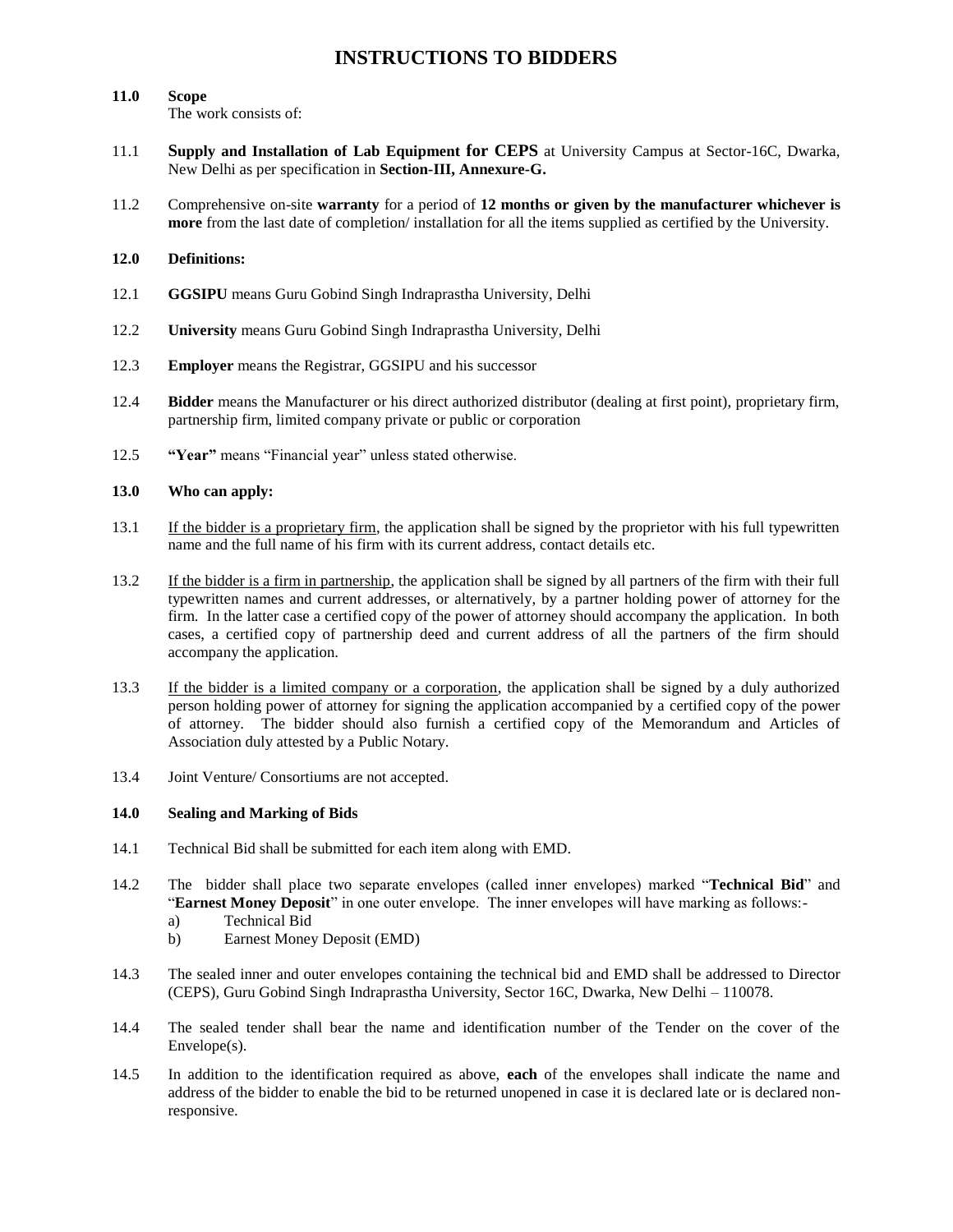#### 15.0 **Bid Submission:**

- 15.1 The envelop named **"Technical Bid"** shall comprise of all documents as per **Clause-16 (Separate bid for each item).** All the documents as per the Clause-16 must also be uploaded on the e-tender website.
- 15.2 The **"Financial Bid"** shall comprise of the price bids should be uploaded on e-tender website i.e. [www.govtprocurement.delhi..gov.in](http://www.govtprocurement.delhi..gov.in/) only (Not to be submitted in hard copy).
- 15.3 Each page of the Technical Bid, Tender Document must be sealed and signed by the authorized signatory of the bidder.
- 15.4 Duly signed tender document along with all corrigenda, addendum issued, if any, should also be sealed as part of technical bid.
- 15.5 Conditions other than those laid down in the Tender document will not be entertained.

#### **16.0 Eligibility Criteria for Technical Bid**

#### **All eligibility documents with EMD must also be submitted in hard copy as per the date and time mentioned above.**

The formats/Annexure for the documents to be submitted, with Technical bids are placed at **Section –II (Annexure – A, A1, A2, A3 to Annexure E):** 

| 16.1    | Letter of Transmittal                                                                               | $Annexure - A$    |
|---------|-----------------------------------------------------------------------------------------------------|-------------------|
|         | Declaration by Bidder                                                                               | Annexure - A1     |
|         | Compliance to Bid Requirement                                                                       | Annexure - A2     |
|         | A declaration by the manufacturer as to the probable date of manufacture of the                     | Annexure $- A 3$  |
|         | item for which financial bid has been made.                                                         |                   |
| 16.2    | Organizational Structure: - Legal status of the company/ organization with legal                    | Annexure - B      |
|         | proof along with certified copies.                                                                  |                   |
| $16.3*$ | Income Tax Registration (PAN No.),                                                                  | Attach certified  |
|         | <b>DVAT Registration/TIN Number</b>                                                                 | copies            |
| 16.4    | Average financial turnover of Rupees Ten Lacs during the immediate last three                       |                   |
|         | consecutive financial years, duly audited, signed & stamped by a Chartered                          |                   |
|         | Accountant.                                                                                         | <b>Annexure C</b> |
|         | The bidder should not have incurred losses in more than two years in the last 3                     |                   |
|         | consecutive financial years, duly certified by Chartered Accountant, along with                     |                   |
|         | copies of audited profit and loss account of last three years                                       |                   |
| 16.5    | Firm should have executed at least one of the following in the last three years:                    |                   |
|         |                                                                                                     |                   |
|         | One single order of same or similar nature of Lab Equipment having value of                         |                   |
|         | 80% of the estimated cost of the item.                                                              |                   |
|         | <b>OR</b>                                                                                           |                   |
|         | Two order of same or similar nature of Lab Equipment having value of 60% of                         |                   |
|         | the estimated cost of the item.                                                                     |                   |
|         | <b>OR</b>                                                                                           |                   |
|         | Three order of same or similar nature of Lab Equipment having value of 40%                          | <b>Annexure D</b> |
|         | of the estimated cost of the item.                                                                  |                   |
|         |                                                                                                     |                   |
|         | Explanation:                                                                                        |                   |
|         | Same or Similar nature of lab equipment means the work of supply and                                |                   |
|         | installation of similar or equivalent lab equipments mentioned at Annexure-G in                     |                   |
|         | public sector undertaking, Govt. department, Educational Institutions, Research                     |                   |
|         | Institutional or in reputed private sector.                                                         |                   |
|         | This should be certified by an authorized officer of the client organization on its<br>letter-head. |                   |
| 16.6    | That the bidder/ organization has not been blacklisted/debarred by any of the                       |                   |
|         | government/ public sector agencies in India in the last 3 years. A declaration of                   | $Annexure - E$    |
|         |                                                                                                     |                   |
|         | fair business practice by the Bidder.                                                               |                   |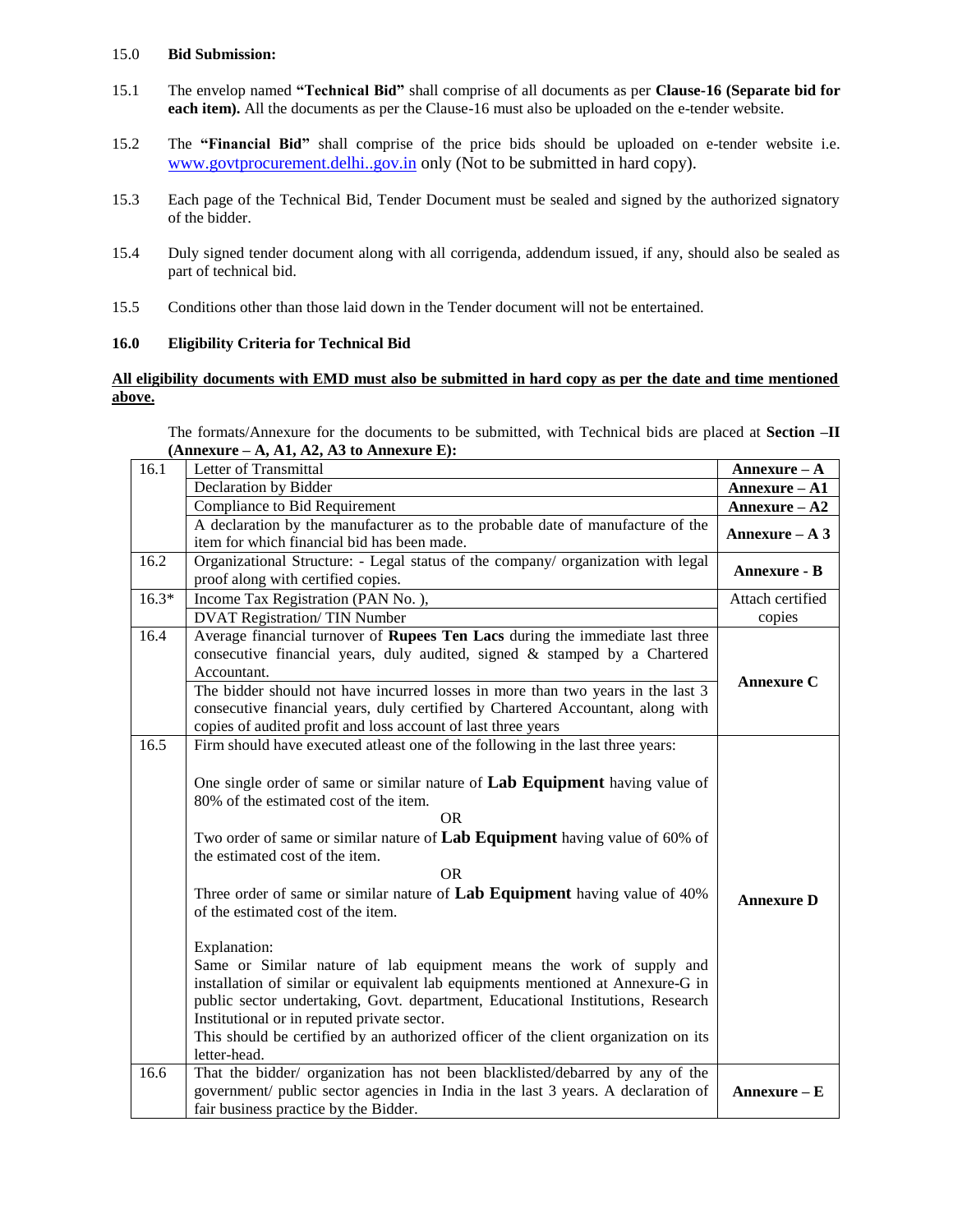| 16.7  | The intending bidder must submit compliance report of the each item of the bid.    |                |
|-------|------------------------------------------------------------------------------------|----------------|
| 16.8  | The Manufacturer should have a authorized service centre in India only             | Attach copy of |
|       |                                                                                    | proof          |
| 16.9  | Printed and proper circulated catalog for the quoted similar items be submitted    | Attach copy of |
|       | along with the tender document                                                     | proof          |
| 16.10 | Comprehensive on-site warranty for a period of 12 months from the last date of     | Attach copy of |
|       | completion/installation for all the items supplied as certified by the University. | proof          |

\* Wherever applicable.

#### **17.0 Opening of Technical Bids & Evaluation:-**

- 17.1 The details submitted by the bidders will be evaluated in the following manner:
- 17.2 The "initial eligibility criteria" prescribed in para 16.1 to 16.10 above in respect of experience in similar class of works completed, financial turnover, profitability and valid registrations will first be scrutinized.
- 17.3 Examination of the specification of all the items will be done by Technical Committee.
- 17.4 Even though any bidder may satisfy the above requirements, he/she would be liable to disqualification if he/she has:-
- 17.5 Made misleading or false representation or deliberately suppressed the information in the forms, statements and enclosures required in the eligibility criteria document.
- 17.6 Record of poor performance such as abandoning work, not properly completing the contract, or financial failures/weaknesses etc.

#### 18 **Opening of Financial bid and evaluation:**

After the Technical evaluation of the bids, the University will open the 'Financial Bids' of all the bidders who have qualified in the technical evaluation of the specification criteria as per Clause 17.3 and eligibility criteria as per Clause 16, at notified time, date and place, if any. The lowest financial bidder shall only be considered for award of work.

#### **19.0 Earnest Money Deposit:**

- 19.1 The Earnest Money Deposit (EMD) must be attached with the technical bid. The Earnest money shall be accepted in the following forms and shall be in favour of "Registrar, GGSIPU", payable at Delhi:-
	- 1. Fixed deposit receipt (FDR)
	- 2. Bank Draft /Demand Draft
- 19.2 Tender(s) with no earnest money deposit will summarily be rejected. In case of successful bidder of the financial bids, the earnest money will be returned after obtaining the required 10% Performance Security in the form of FDR/BG (FDR/BG should be valid for a period of 15 months from the date of installation). However, the successful bidders will provide the Comprehensive Irrecoverable Warrantee of 12 months from the date of final installation of the product.
- 19.3 In the case of unsuccessful bidders, the Earnest Money Deposit will be refunded without any interest.

#### **20.0 Financial Bid:**

20.1 The bidder shall quote unit item rates in INR/USD/British Pound/Euro etc., as the case may be, both in words and figures in the Financial Bid only. Exchange Rate on the date of opening of financial bid will be taken into account for evaluation purpose only. No alterations in the form of tender, in the schedule of quantities or additions (Financial Bid) etc. shall be permitted. In case of difference between the rates of items written in figures and in words, the rates of items written in words shall be taken as correct. No changes in unit rates shall be allowed. The rates quoted in schedule of quantity (Financial Bid) are for finished and completed items and no extra amount for cartage or transporting material, labour etc. shall be paid. The rates should be inclusive of all loads and lifts for all materials for the completed items and also include all taxes, insurance, royalties etc. as applicable. Indian Supplier has to quote the all inclusive of rate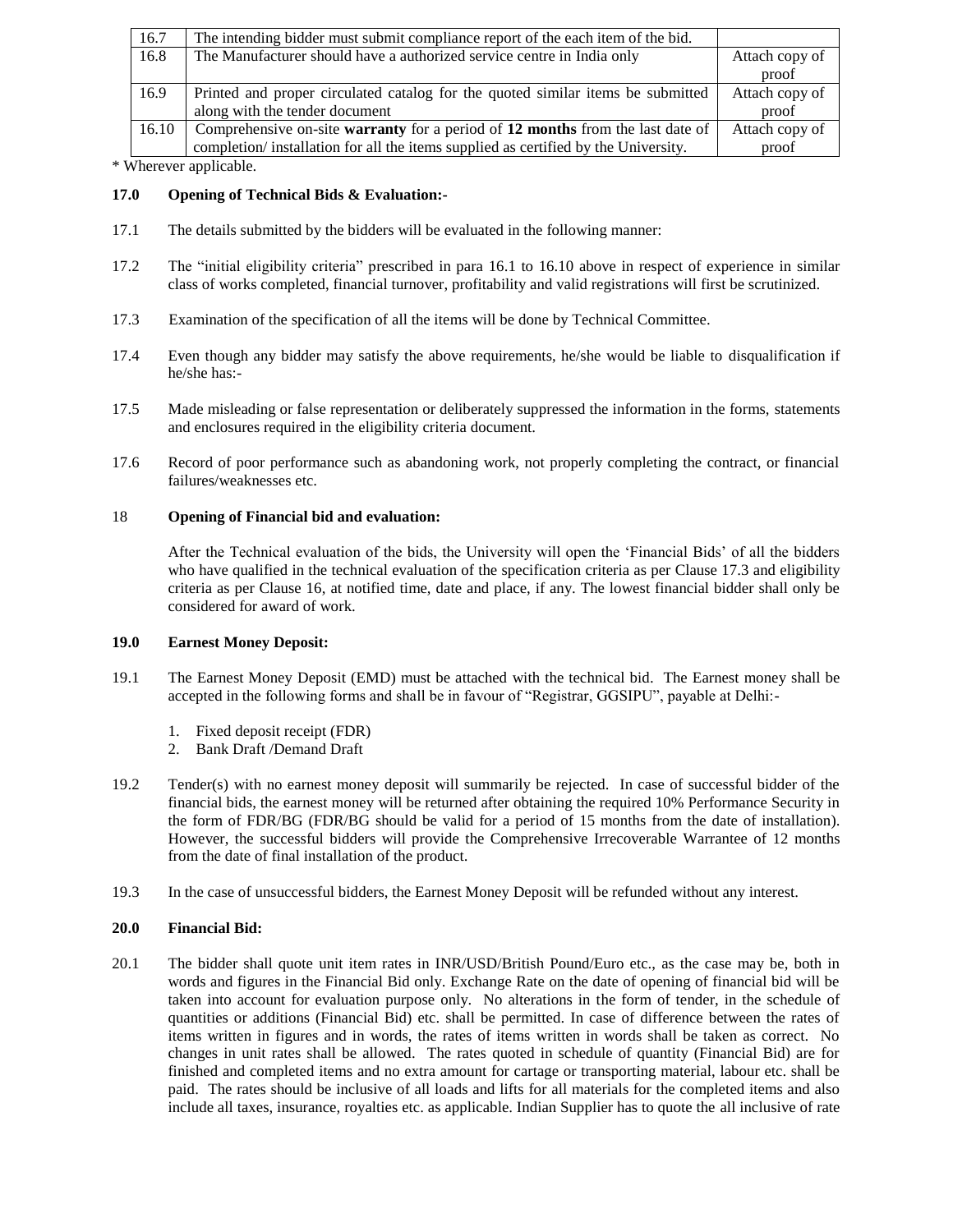product i.e. freight, insurance, packing, handling, assembling, installation, commissioning upto the University or as given in the work order.

In case of foreign manufacture, supplying the equipment through its authorized agent in India CIP Delhi Airport will be considered in financial bids. However, custom duties as applicable against production of custom duty exemption certificate will be borne by the University including the transportation and insurance charges, if any. However, the handling of the equipment will be strictly in the supervision of authorized agent in India. No liability in case of any damage, miss handling will be accepted by the University in any case.

#### **21.0 General:**

- 21.1 All information called for in the enclosed forms should be furnished against the relevant places in the forms. If for any reason, information is furnished on a separate sheet, this fact should be mentioned against at the relevant place. Even if no information is to be provided in a column, a "Nil" or "No Such Case" entry should be made in that column. If any particular/query is not applicable in case of the bidder, it should be stated as "not applicable". The bidders are cautioned that incomplete information called for in the tender document or deliberate suppression of any information may result in the bid being summarily disqualified. Bids received after the expiry of the stipulated date and time mentioned in the tender document will not be entertained.
- 21.2 The bid document should be legibly written and serially numbered with proper tagging and binding. The bidder should sign each page of the bid.
- 21.3 Overwriting should be avoided. Correction, if any, should be made by neatly crossing out, initialing with date and rewriting. Pages of the eligibility criteria document are to be numbered. Additional sheets, if any added by the bidder, should also be numbered. Bid should be submitted as a package with signed letter of transmittal.
- 21.4 References, information and certificates from the respective clients certifying suitability, technical knowledge or capability of the bidder should be signed by officer of the client organization with name  $\&$ designation.
- 21.5 The bidder may furnish any additional information which he thinks is necessary to establish his capabilities to successfully complete the envisaged work. He is, however, advised not to furnish superfluous information. No information shall be entertained after submission of tender document unless it is called for by the University.
- 21.6 Any information furnished by the bidder found to be incorrect either immediately or at a later date, would render him liable to be debarred from tendering/taking up of any work in GGSIPU **which may also result in forfeiture of EMD/performance security.**
- 21.7 The successful bidder shall have to work in co-ordination and co-operation with any other agencies appointed by the University to work simultaneously in the same or adjoining area. The decision of the University in case of any dispute between the different agencies appointed by the University shall be final and a binding.
- 21.8 Income tax, Works Contract Tax and any other tax at the rates in force during the progress of contract **/ award of work** that will be in force from time to time shall be recovered / deducted from the released payment amount.
- 21.9 Sales Tax, purchase Tax, turnover tax or any other tax on material applicable on the date of submission of bid in respect of this contract shall be payable by the contractor and University will not entertain any claim whatsoever in respect of the same.
- 21.10 The bidder shall have to make his own arrangement at no extra cost to the University for water Supply & Installation, sanitation and electric Supply & Installation etc. at the site of work.
- 21.11 On acceptance of the tender, the name of the accredited representative(s) of the contractor who would be responsible for taking instructions from the University shall be communicated in writing to the Registrar.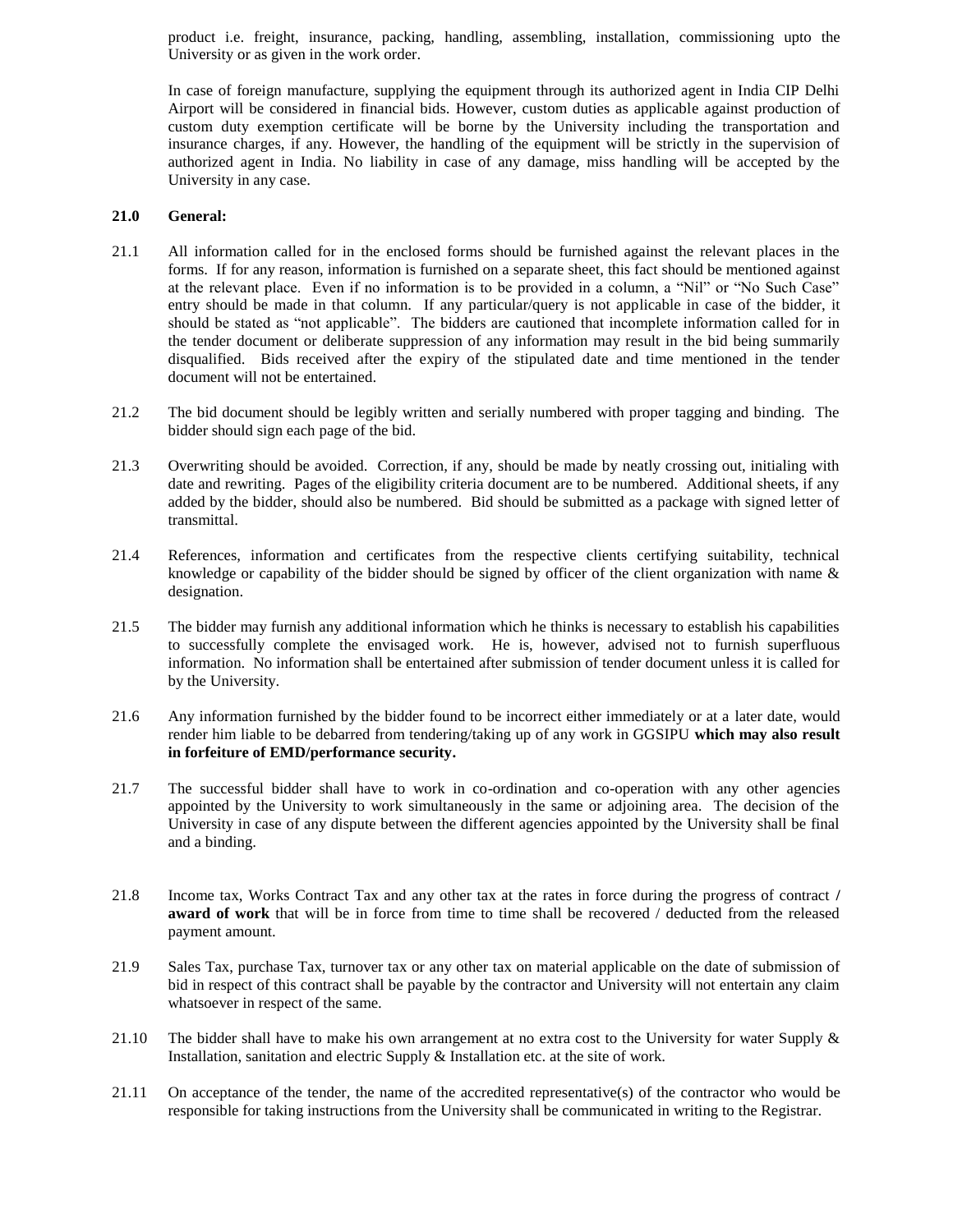- 21.12 The contractor shall furnish a list of University employees related to him, if any in the "Technical Bid".
- 21.13 If the bidder shall obtain a contract with GGSIPU as a result of wrong tendering or other non-bonafide methods of competitive tendering, the University reserves the right to terminate the contract without any liability to the contractor, which may also result to forfeiture of EMD/performance security.
- 21.14 Without prejudice to any of the rights or remedies under this contract if the contractor dies, the University shall have the option of terminating the contract without compensation to the legal heir of the contractor.
- 21.15 Escalation: Increase in rates of material / Labour shall not be payable on any account. Price quoted shall be firm and no escalation will be allowed on any account.
- 21.16 Either the Indian agent on behalf of the Principal/OEM or Principal/OEM itself can bid but both cannot bid simultaneously for the same item/product in the same tender.
- 21.17 If an agent submits bid on behalf of the Principal/OEM, the same agent shall not submit a bid on behalf of another Principal/OEM in the same tender for the same item/product.

#### **22.0 Scope of Works**

The Scope of work shall consist, Supply & Installation, erection and placing in position at site, complete in all respects, and its maintenance during warranty period for items mentioned at Annexure-G as per specification given under Section III.

#### 22.1 **Specification for Work and Quality**

The procurement of various materials shall be either from the manufacturers or their main authorized dealers to ensure that no duplicate/spurious makes are used in the works. The entire work shall be warranted for a period of **12 months** against defective material with liability of replacement or to the satisfaction of the University.

#### 22.2 **Safety and Security**

Safety and Security of workers/staff, material, equipments, etc. will be the responsibility of the contractor. The university will not be held responsible on this account

- 22.3 The University reserves the right, without being liable for any damages or obligation to inform the bidder, to:
	- (a) Amend the scope and value of contract to the bidder.
	- (b) Reject any or all the applications without assigning any reason.
- 22.4 Any effort on the part of the bidder or his agent to exercise influence or to pressurize the University would result in rejection of his bid. Canvassing to any kind is prohibited.

#### **23.0 Final decision making authority**

The University reserves the right to accept or reject any bid and to annul the process and reject all bids at any time, without assigning any reason or incurring any liability to the bidders. No claim whatsoever will be entertained / paid by the university to the bidder (s).

#### **24.0 Summary Rejection of tender:**

24.1 The tenders not accompanied with Earnest Money Deposit shall be summarily rejected. Similarly, if the bidder proposes any alternation in or additions to the prescribed form of tender or decline to carry out any work of the tender document; or any conditions mentioned, etc., his tender is liable to be rejected.

#### **25.0 Particular provisions**

- 25.1 The University reserves the right to execute the work or reject the tender without assigning any reason or incurring any liability to the bidder.
- 25.2 The University has the power to make alteration in, omission from, addition of or substitution for the original specifications, drawings, designs.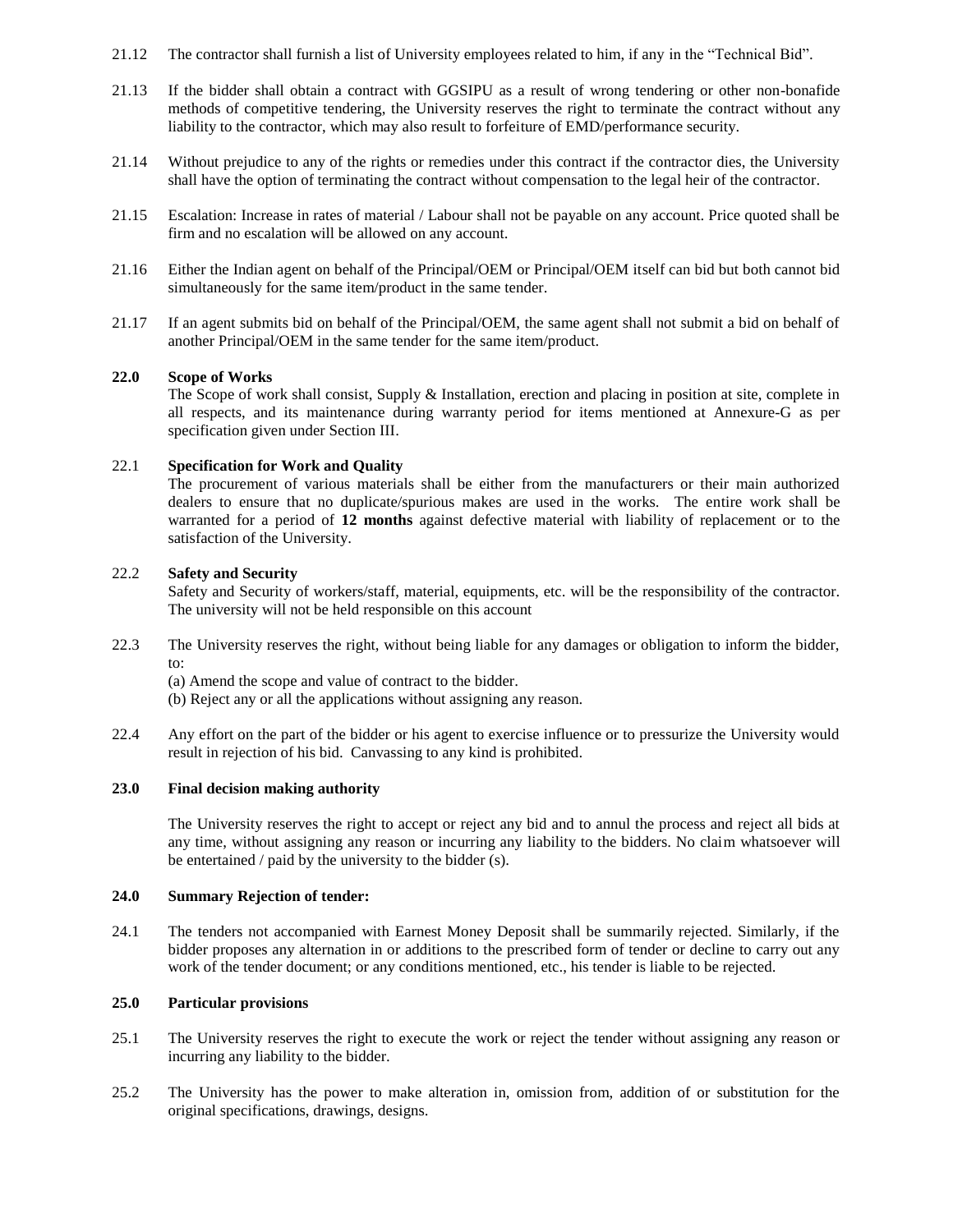#### **27.0 Amendment of tender document:**

- 27.1 Before the deadline for submission of tender, the University may modify the tender document by issuing addenda.
- 27.2 Any addendum thus issued shall be a part of the tender document and shall be uploaded on the e-procurement website [\(www.govtprocurement.delhi.gov.in](http://www.govtprocurement.delhi.gov.in/)). Prospective bidders must visit the website before filling and submission of Tender Document for such information.

#### **28.0 Validity of Tender:**

**One hundred and Eighty days** from the date of opening of **Financial Bid** of the tender. During this period no bidder shall be allowed to modify/withdraw his tender. In case of withdrawal, the EMD submitted by the bidder shall be forfeited and no claim shall be entertained in this regard.

#### **29.0 Performance Guarantee:**

- 29.1 The successful bidder shall be required to furnish a Performance Guarantee of 10% of the total tendered value after successful installation of the product at site. The Performance Guarantee should be valid up to 15 months. The Performance Guarantee shall be accepted in the following form and shall be in favour of "Registrar, GGSIPU", payable at Delhi with a validity of months as under:
	- i. Fixed deposit receipt (FDR) of a nationalized bank (15 months validity from the date of installation)
	- ii. Bank Guarantee (As per Annexure-F) (15 months validity from the date of installation)
- 29.2 Performance Guarantee will be refunded after completion of the warrantee period as per clause 30.
- 29.3 In case of non submission of Performance Guarantee within specified time, the earnest money will be forfeited and the University may consider to black list/de-bar the contractor.
- 29.4 In case a fixed deposit receipt/ Bank Guarantee of any bank is furnished by the contractor to the University as part of the Performance Guarantee and the Bank is unable to make payment against the said instrument, the loss caused thereby shall fall on the supplier and the supplier shall forthwith on demand furnish additional security to the University to make good the deficit.

#### **30.0 Warranty**

The bidder shall provide **comprehensive on-site warranty for a period of 15 months or as provided by the manufacture, whichever is more** on completion / installation as certified by the University and shall be responsible for any defects that develop in the item. They shall also replace any defective part of the product supplied and other accessories, without any exception and recourse, free of cost.

The bidder is responsible for all packing, unpacking, assembly, installation of units. The bidder will test the products and accomplish the adjustments necessary for successful and continuous operation of the products supplied at all installation sites and shall ensure maintenance of the supplied products during the warranty period. All the repairing / replacing of defects shall be done by the bidder totally free of cost.

#### **31.0 Duration**

The items covered under this tender are required to be delivered and installed in the University Campus at Sector 16C, Dwarka, New Delhi **within 120 days**, as specified in delivery schedule submitted by bidder.

#### **32.0 Payment Terms**

- 32.1 100% irrevocable & confirmed Letter of Credit will be opened in the bank, LC will issued only incase of foreign suppliers. However, incase of material manufactured indigenously in India, the payment will be released after complete installation, training and receipt of performance guarantee of the product.
- 32.2 Each invoice should be submitted in duplicate clearly specifying contact no, goods description, quantity, unit price, total amount along with warranty certificate, etc.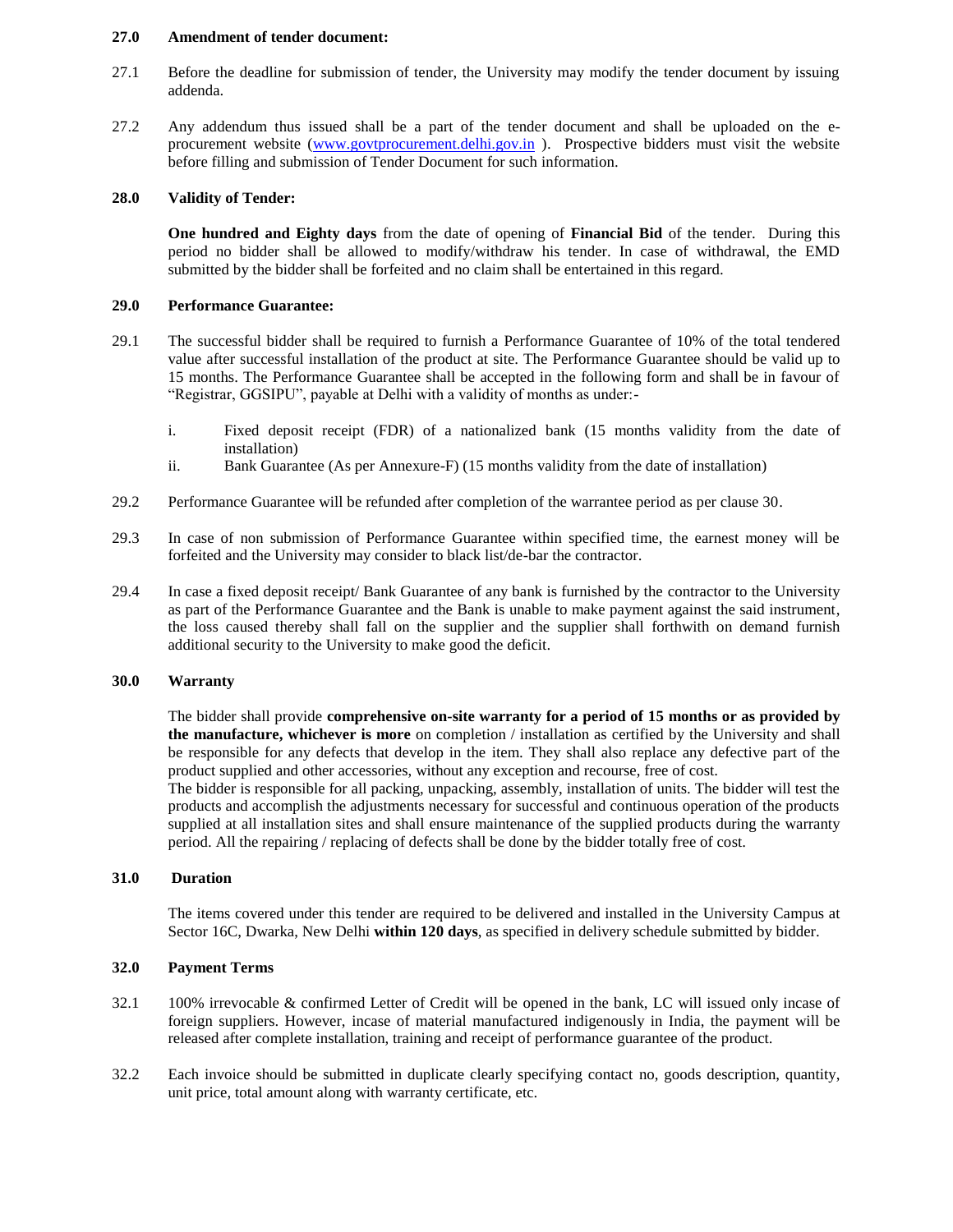#### 32.3 No advance payment will be made.

#### **33.0 Penalty for any delay**

- 33.1 If the bidder fails to Install the Equipment within the period specified in the Purchase Order, University shall without prejudice to its other remedies under the Purchase Order, deduct from the contract price, as liquidated damages, a sum equivalent to 1% (one percent) of the contract price of the delayed goods weekly or part thereof of delay until actual delivery. The penalties will be maximum of 10% of the contract amount / awarded value.
- 33.2 In case of extraordinary delay or beyond 90 days of stipulated delivery period, University reserves the right to terminate the contract, without any liability to cancellation charges, forfeit/en-cash the submitted Performance Guarantee and blacklist/debarred the defaulting firm.

#### **34.0 Services during warranty period**

- 34.1 The maximum response time for maintenance complaint during warranty period (i.e. time required for bidder's maintenance engineer to report at the installation after a request call/telegram is made or letter is written) shall not exceed 07 days.
- 34.2 The period for correction of defects in warranty period is 30 days.
- 34.3 In case an item is not useable beyond the stipulated maximum downtime the contractor will be required to arrange for an immediate replacement.
- 34.4 In case the rectification of defects is not carried out within 30 days and replacement of defective items are not provided, a penalty of sum equivalent to 5% per week of the delivered price of that defective item(s) shall be levied. This penalty is applicable up to a maximum of 4 weeks (maximum 10%)

#### **35.0 Packing and Marking**

35.1 All packing should be strong enough to withstand rough handling during loading/ unloading and transporting. Fragile articles should be packed with special precaution and should bear the marking like Fragile, handle with care, This side up etc.

#### **36.0 Substitution and Wrong Supplies**

Unauthorized substitution or materials delivered in error of wrong description or quality or supplied in excess quantity or rejected goods shall be returned to the contractor at contractor's cost and risk. Any supply of wrong or non confirming material shall be treated as no supply and period until which proper supply is done, shall be treated as a period of delay for the purpose of penalty under clause 33.

36.1 Vender shall be liable for any loss caused to the University due to delayed, wrong or non-confirming supplies in addition to the penalty imposed under clause 33.

#### **37.0 Insurance, Freight and Deliveries**

- 37.1 The supplier shall make his own arrangements towards safe and complete delivery including insurance, freight, state level permits etc. as applicable at the designated locations indicated by University in the Purchase Order. However additional actual cost toward applicable custom duty against exemption certificate, local freight and transportation from Airport to GGSIP University shall be borne by the University but the handling the product under the guidance/supervision by the manufacturer.
- 37.2 The contractor will keep University informed about changes, if any, in various stages of deliveries, installation.

#### **38.0 Arbitration and Settlement of Disputes:**

38.1 Any dispute or differences whatsoever arising between the parties out of or relating to the manufacturing, meaning, scope, operation or effect of this contract or the validity or the breach thereof shall be settled by arbitration in accordance with the provisions of the Arbitration & Conciliation Act, 1996 and the award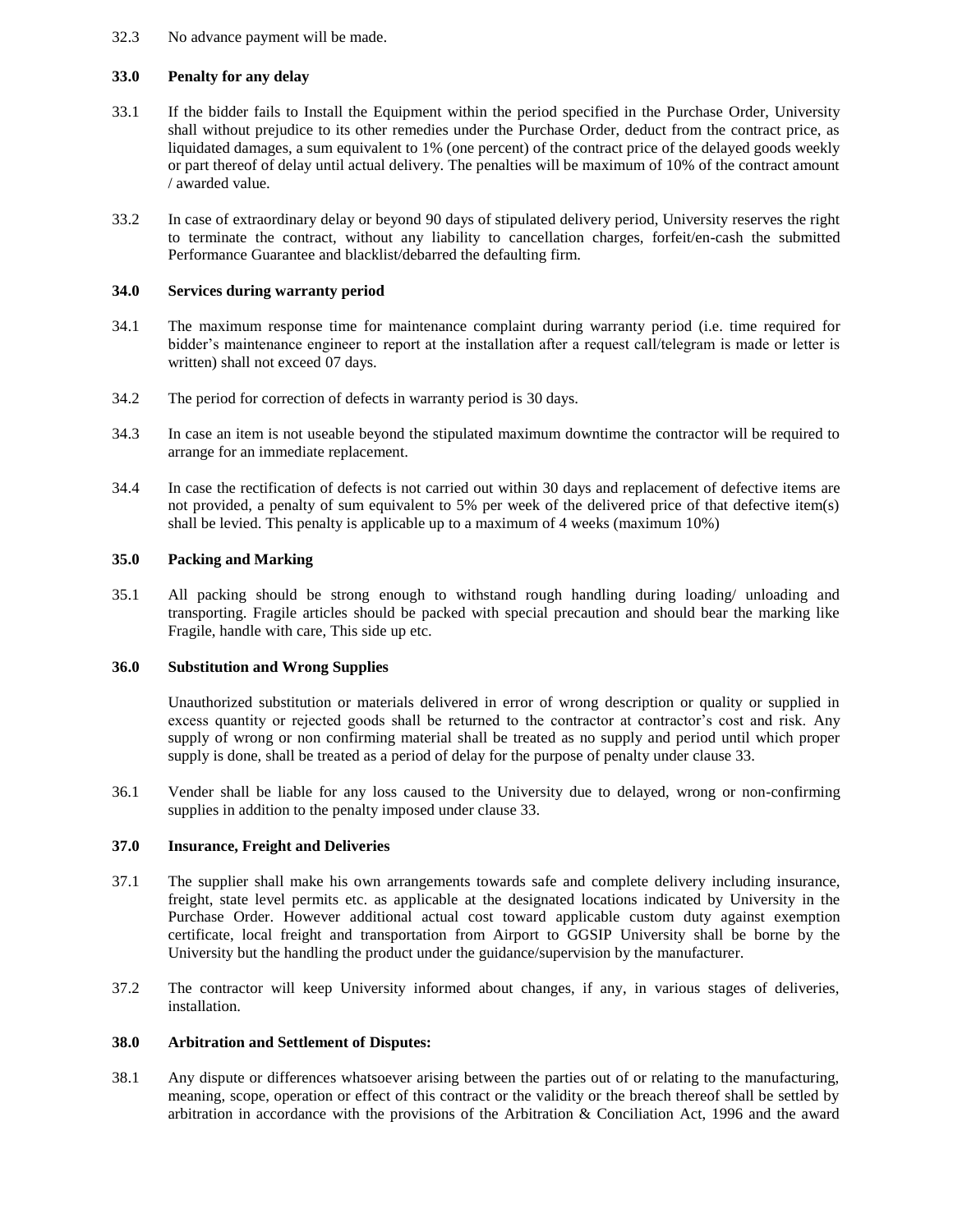given by sole arbitrator shall be final and binding upon the parties. The sole arbitrator shall be appointed by the Vice Chancellor, GGS Indraprastha University and it shall be no ground to contest the award on the ground that arbitrator was appointed by the University or that the arbitrator is an employee of University.

- 38.2 The performance under this contract shall not stop for any reason whatsoever during the said dispute/proceedings, unless the contractor is specifically directed by University to desist from working in this behalf.
- 38.3 The venue of arbitration shall be Delhi/ New Delhi. The language of proceedings shall be English. The Law governing the substantive issues between the parties shall be the Laws of India. All disputes are subject to the jurisdiction of the Delhi Courts only
- 38.4 It is also a term of that if any fees are payable to the arbitrator, these shall be paid equally by both the parties. It is also a term of the contract that the arbitrator shall be deemed to have entered into the reference on the date he issues notice to both the parties calling them to submit their statement of claims and counter statement of claims as the case may be.
- 39.0 **Force Majeure** For purpose of this Clause, Force Majeure shall mean fires, floods, natural disasters or other acts, that are unanticipated or unforeseeable, and not brought about at the instance of the party claiming to be affected by such event, or which, if anticipated or foreseeable, could not be avoided or provided for, and which has caused the non-performance or delay in performance, such as war, turmoil, strikes, sabotage, explosions, quarantine restriction beyond the control of either party. A party claiming Force Majeure shall exercise reasonable diligence to seek to overcome the Force Majeure event and to mitigate the effects thereof on the performance of its obligations under this Supply Order.

If a Force Majeure situation arises, the supplier shall promptly notify the University in writing of such conditions and the cause thereof. Unless otherwise directed by the University in writing, the Supplier shall continue to perform its obligations under the Purchase Order as far as is reasonably practical, and shall seek all reasonable alternative means for performance not prevented by the Force Majeure event.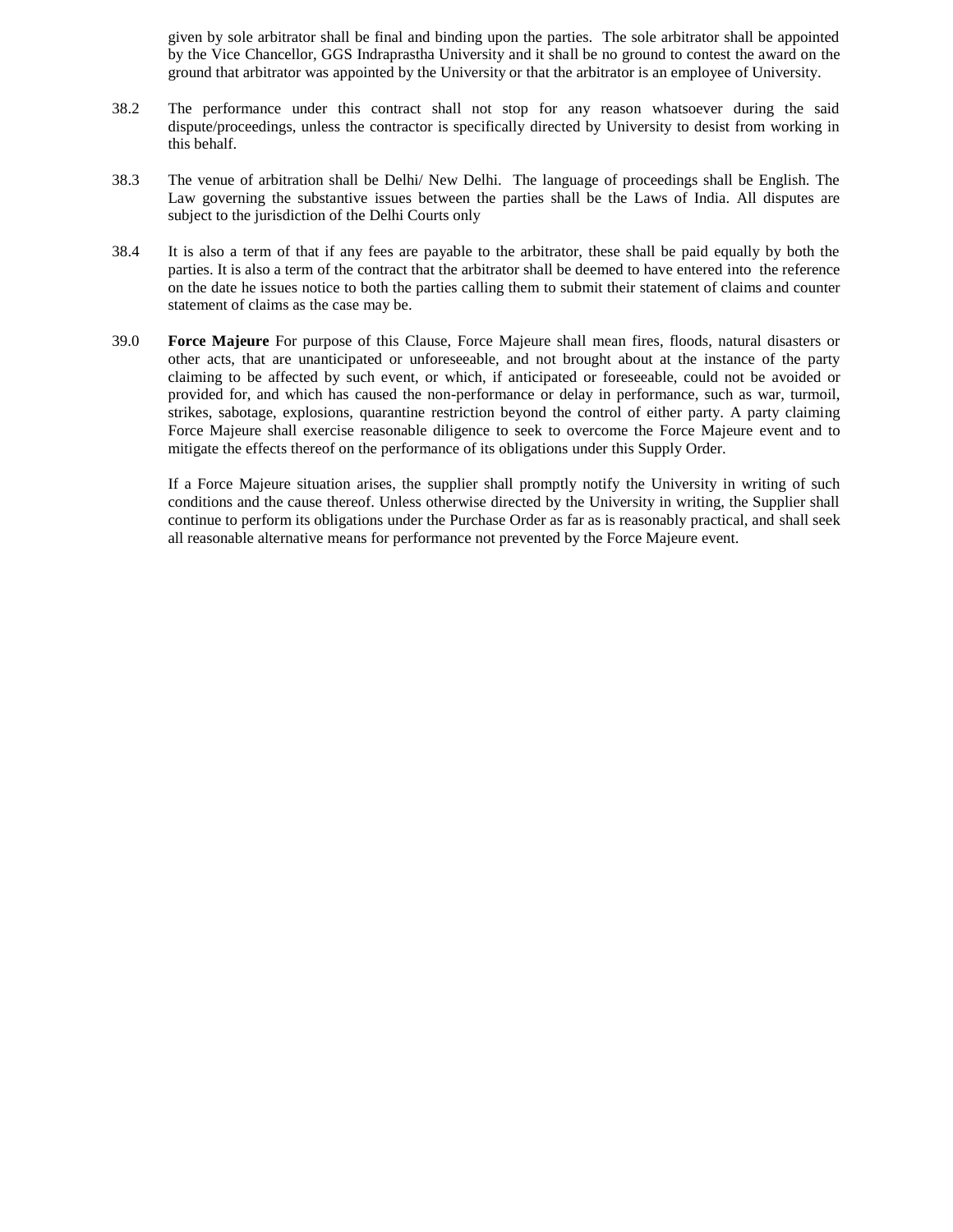#### **SECTION II**

# **INFORMATION REGARDING TECHNICAL ELIGIBILITY (Annexure A, A1, A2, A3 to E)**

(**Separate information for each items of tender is be given)**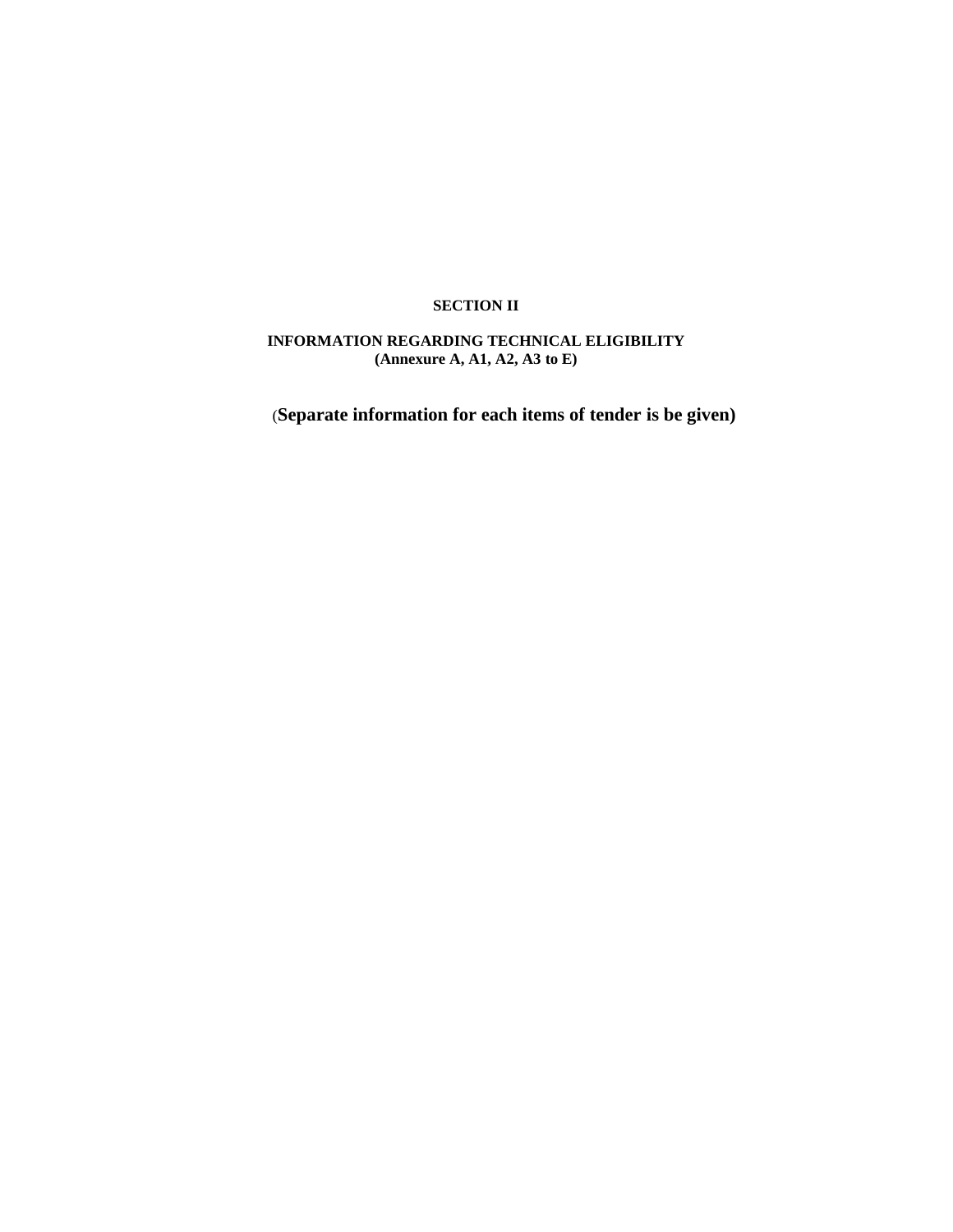#### **LETTER OF TRANSMITTAL**

From:

\_\_\_\_\_\_\_\_\_\_\_\_\_\_\_\_ \_\_\_\_\_\_\_\_\_\_\_\_\_\_\_\_

To

**The Registrar** GGS IPU Sector 16C, Dwarka, Delhi

## Sub: Submission of Tender Document for the work of "**Supply and Installation of Lab Equipment for CEPS" at GGSIPU Campus, Sector 16C, Dwarka, New Delhi".**

Sir,

Having examined the details given in Tender document for the above work, I/we hereby submit the relevant information:-

- 1. I/we hereby certify that all the statement made and information supplied in the enclosed annexure / forms accompanying statement are true and correct.
- 2. I/we have furnished all information and details necessary for eligibility and have no further pertinent information to Supply & Installation.

Name & Signature(s) of Bidder(s) with seal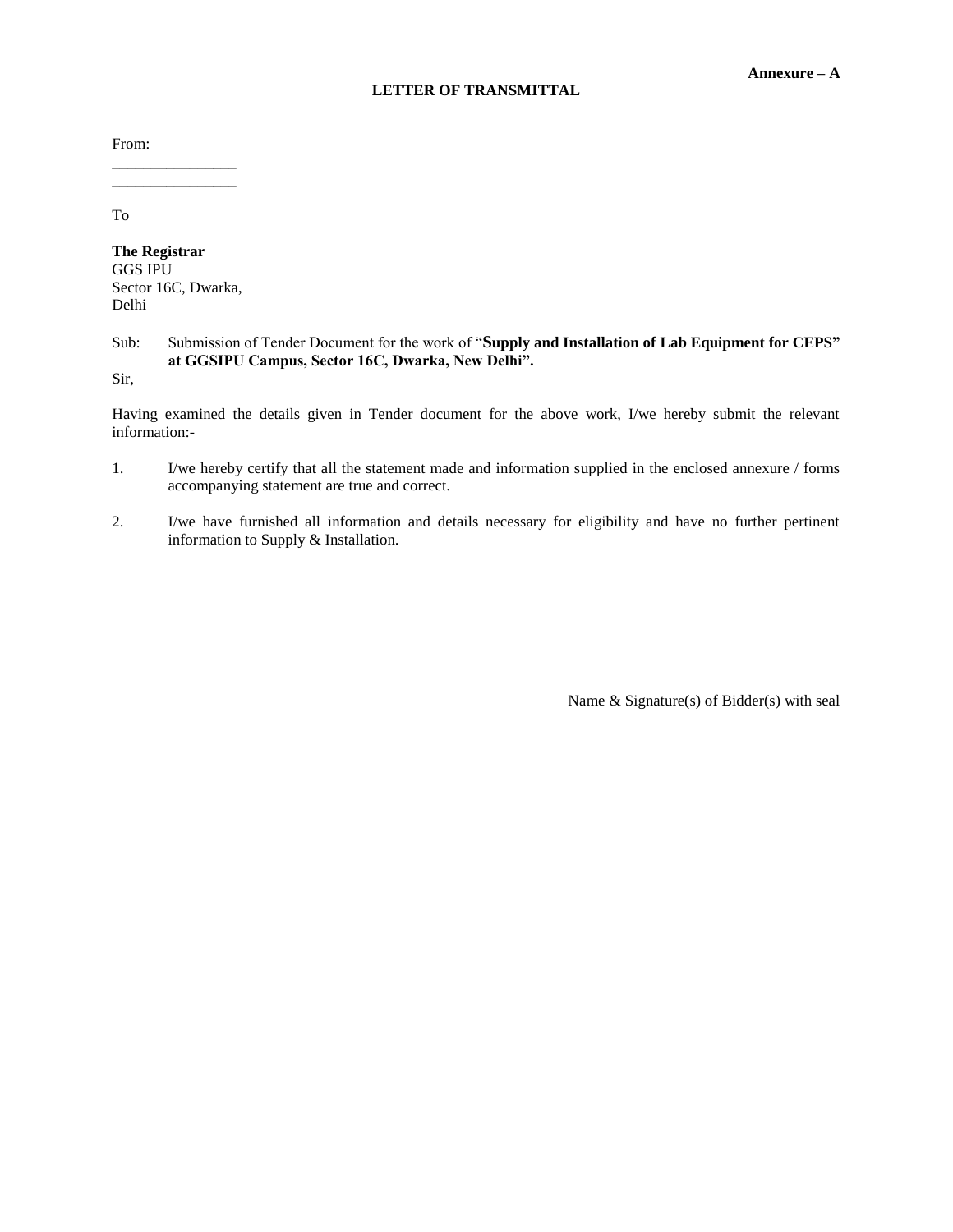#### **DECLARATION BY THE BIDDER**

We \_\_\_\_\_\_\_\_\_\_\_\_\_\_\_\_\_\_\_\_\_\_\_\_\_\_\_ (Name of the Bidder) hereby represent that we have gone through and understood the Bidding Document (which in two parts) in Part-I (Commercial Section & Technical Section) and Part-II (Schedule of Quantities) and that our Bid has been prepared accordingly in compliance with the requirement stipulated in the said documents.

We are submitting a copy of Bidding Document marked "Original" as part of our Bid duly signed and stamped on each page in token of our acceptance. We undertake that Part-I and Part-II of the Bidding Document shall be deemed to form part of our bid and in the event of award of work to us, the same shall be considered for constitution of Contract Agreement. Further, we shall sign and stamp each page of this Part-I and Part-II as a token of Acceptance and as a part of the Contract in the event of award of Contract to us.

We further confirm that we have indicated prices in Schedule of Quantities and submitted in Price Bid in separately sealed envelope. We confirm that rate quoted by us includes price for all works/activities/supply etc. as mentioned in item description of the items in Schedule of Quantities.

| <b>SIGNATURE OF BIDDER</b> |  |
|----------------------------|--|
| <b>NAME OF BIDDER</b>      |  |
| <b>COMPANY SEAL</b>        |  |

**Note:** This declaration should be signed by the Bidder's representative who is signing the Bid.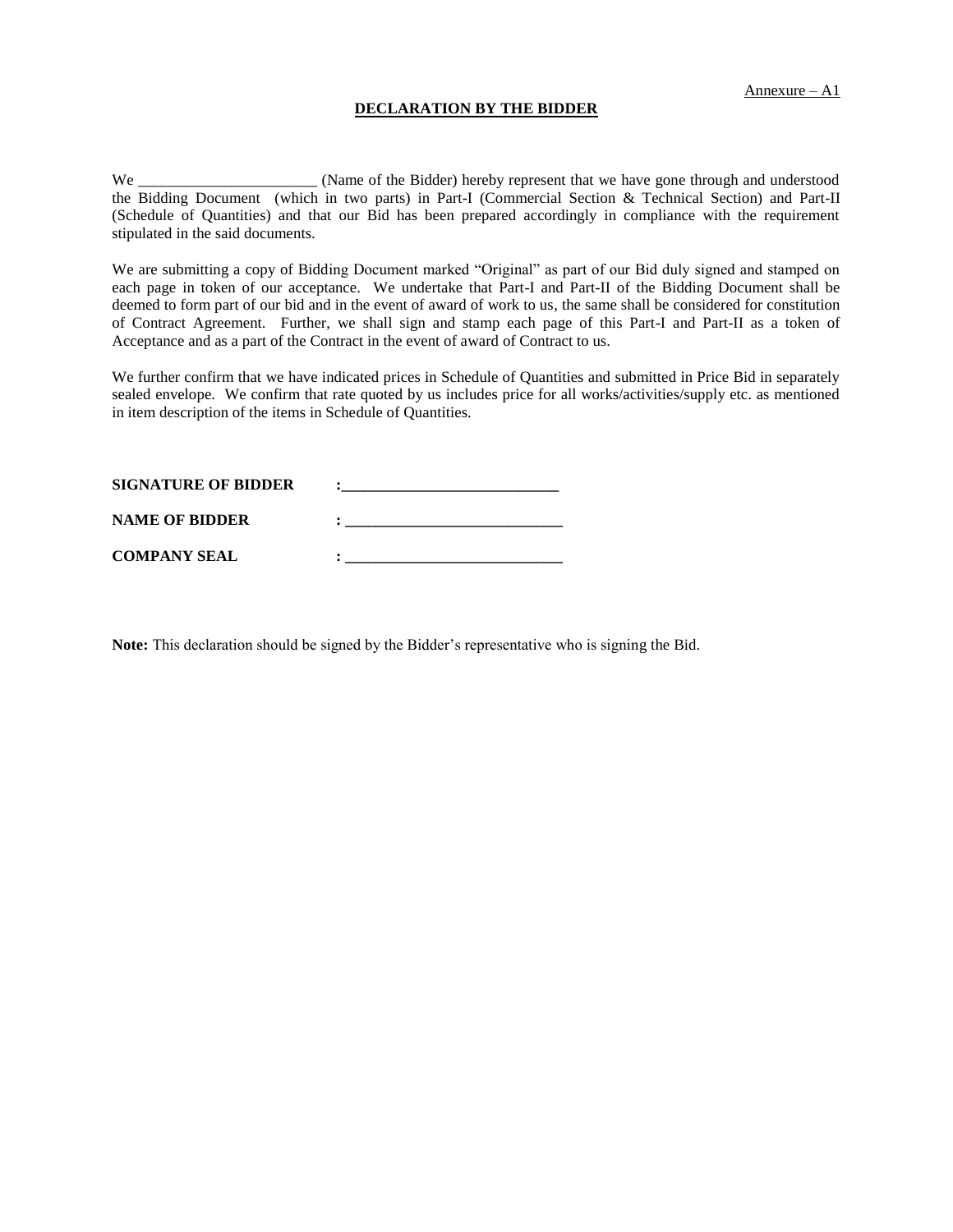#### **COMPLIANCE TO BID REQUIREMENT**

We hereby agree to fully comply with, abide by and accept without variation, deviation or reservation all technical, commercial and other conditions whatsoever of the Bidding Documents and Addendum to the Bidding Documents, if any, for subject work issued by GGSIPU.

We hereby further confirm that any terms and conditions if mentioned in our bid (Un-priced as well as Priced Part) shall not be recognized and shall be treated as null and void.

| <b>SIGNATURE OF BIDDER</b> |  |
|----------------------------|--|
| <b>NAME OF BIDDER</b>      |  |
| <b>COMPANY SEAL</b>        |  |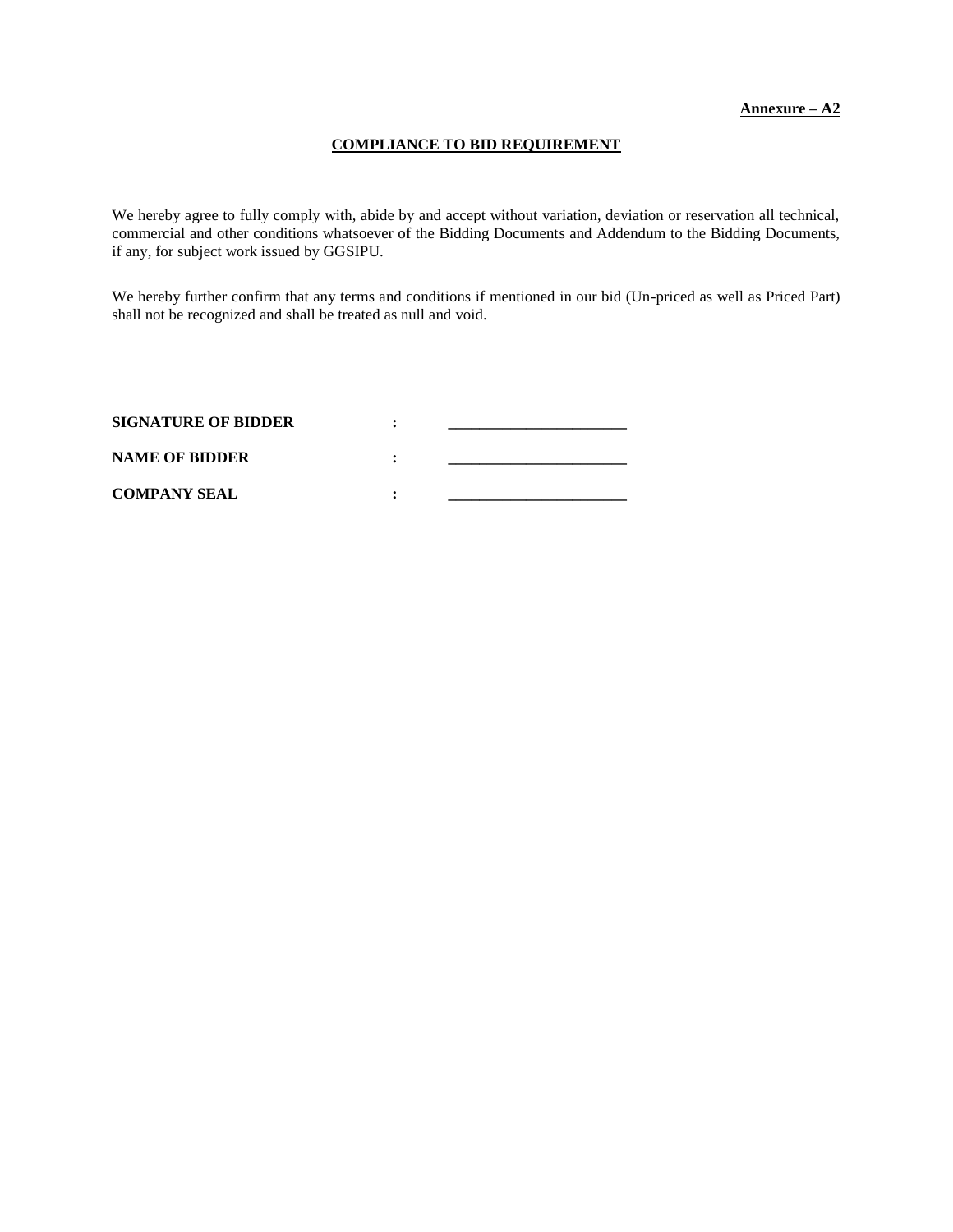#### **DECLARATION BY THE BIDDER**

We \_\_\_\_\_\_\_\_\_\_\_\_\_\_\_\_\_\_\_\_\_\_\_\_\_ (Name of the Bidder) hereby declare that the lab item for which we have quoted our price in the Financial Bid would not be an item used so far for demo/any other purposes and will be unused (brand new).

| SIGNATURE OF BIDDER : |  |
|-----------------------|--|
| <b>NAME OF BIDDER</b> |  |
| <b>COMPANY SEAL</b>   |  |

**Note:** This declaration should be signed by the Bidder's representative who is signing the Bid.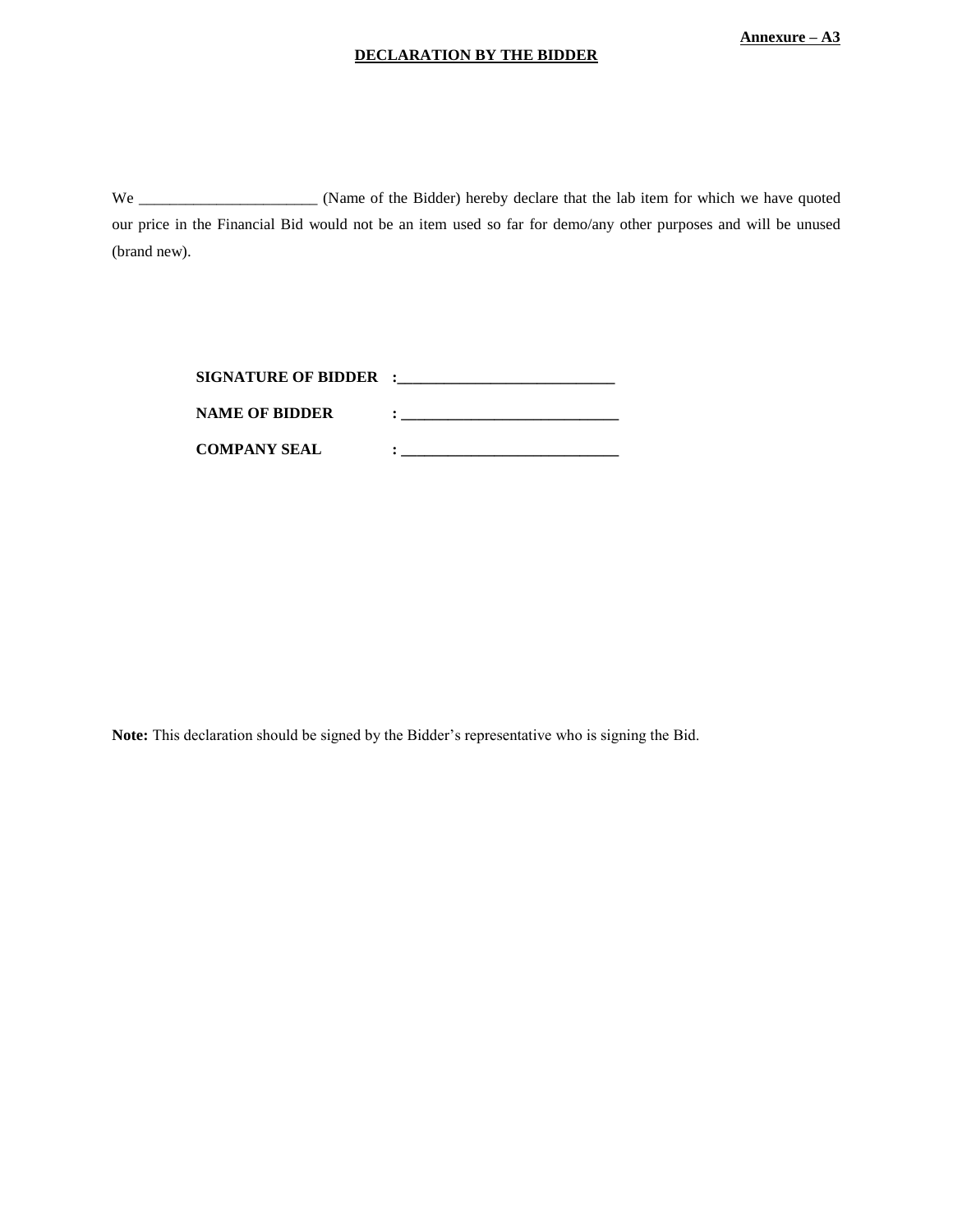### **ORGANISATION STRUCTURE**

| 1.  | Name & Address of the Bidder                                                                                                                                                                                                                                                  |
|-----|-------------------------------------------------------------------------------------------------------------------------------------------------------------------------------------------------------------------------------------------------------------------------------|
| 2.  | Telephone No./Fax No./ e-mail                                                                                                                                                                                                                                                 |
| 3.  | Legal status of the Bidder (attach copies of<br>original document defining the legal status)<br>An Individual<br>a)<br>A proprietary firm<br>b)<br>A firm in partnership<br>$\mathbf{c})$<br>A limited company or Corporation<br>$\rm d$<br>A Public Sector Undertaking<br>e) |
| 4.  | Particulars of registration with various Government Bodies (Attach attested Photo Copy)<br>Organization /Place of registration<br><b>Registration No</b>                                                                                                                      |
| 5.  | B. DVAT No. --------------------------------<br>C. Service T No. -----------------------------                                                                                                                                                                                |
| 6.  | Names and Titles of Directors & Officers with designation<br>to be concerned with this work.                                                                                                                                                                                  |
| 7.  | Name & Designation of individuals authorized to act for the organization :<br>(Pl attach power of attorney in favour of authorized representative duly signed by authorized signatory)                                                                                        |
| 8.  | Has the Bidder ever required to suspend work<br>for a period of more than six months continuously after you<br>commenced the business? If so, give the name of the<br>project and reasons of suspension of work.                                                              |
| 9.  | Has the Bidder, or any constituent partner in case of<br>partnership firm, ever abandoned the awarded work before<br>its completion? If so, give name of the project and reasons<br>for abandonment.                                                                          |
| 10. | Has the Bidder, or any constituent partner in case of<br>partnership firm, ever been debarred/ black listed for<br>tendering in any organization at any time? If so, give details. :                                                                                          |
| 11. | Has the Bidder, or any constituent partner in case of<br>partnership firm, ever been convicted by a court of law?<br>If so, give details.                                                                                                                                     |
| 13. | Any other information considered necessary but not included above. :                                                                                                                                                                                                          |

(Stamp, Name & Signature of Bidder)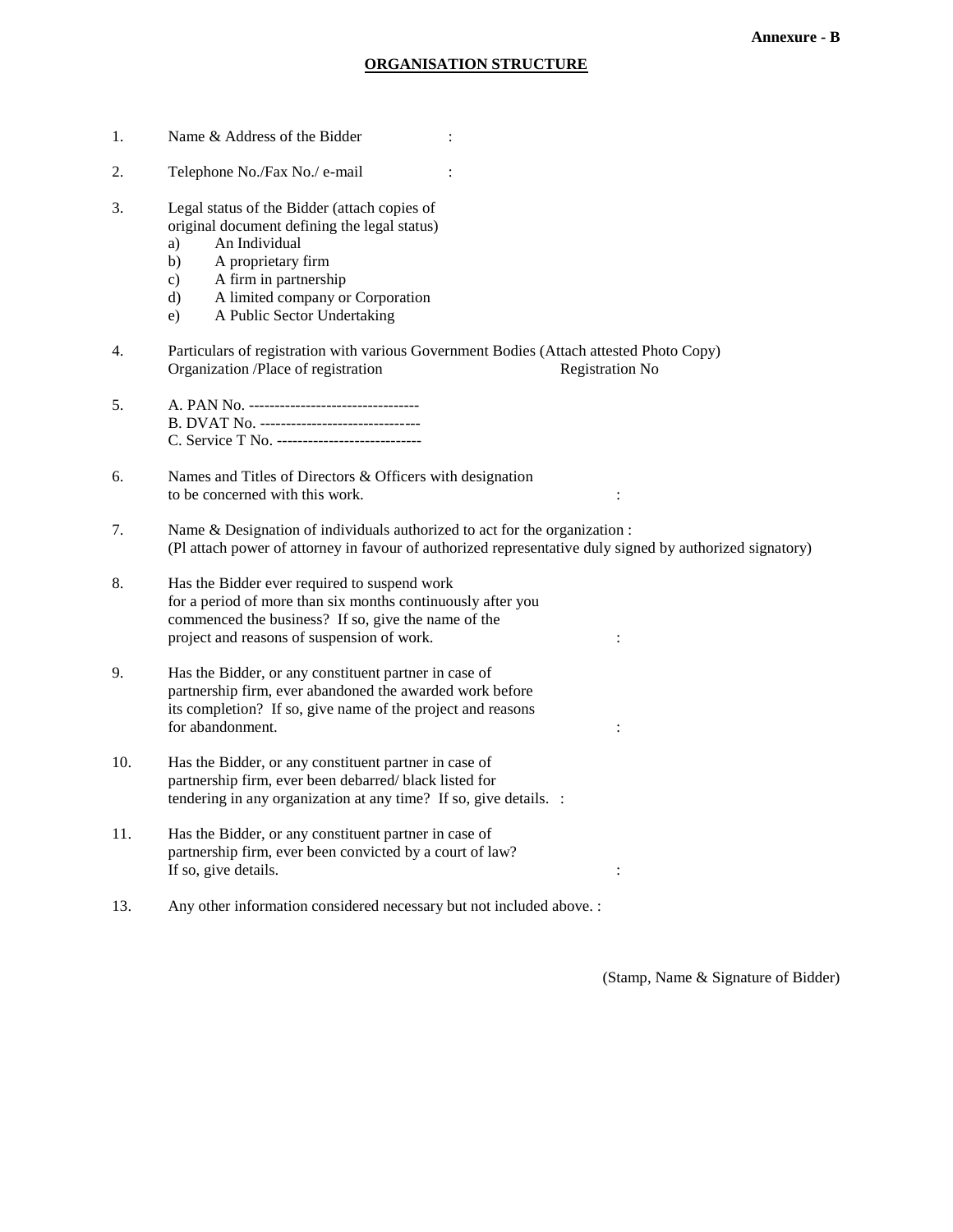# **DETAILS OF ANNUAL TURNOVER**

# **A. FINANCIAL DETAILS**

| <b>Financial Years</b> | <b>Gross Annual Turnover (In Lakhs)</b> | <b>Profit/Loss (In Lakhs)</b> |
|------------------------|-----------------------------------------|-------------------------------|
| 2014-2015              |                                         |                               |
| 2013-2014              |                                         |                               |
| 2012-2013              |                                         |                               |

**B. Audited balance sheet and profit & loss account for above three years to be submitted. Must be attested by the Chartered Accountant.**

**Signature & stamp by Chartered Accountant**

 **(Stamp, Name & Signature of Bidder)**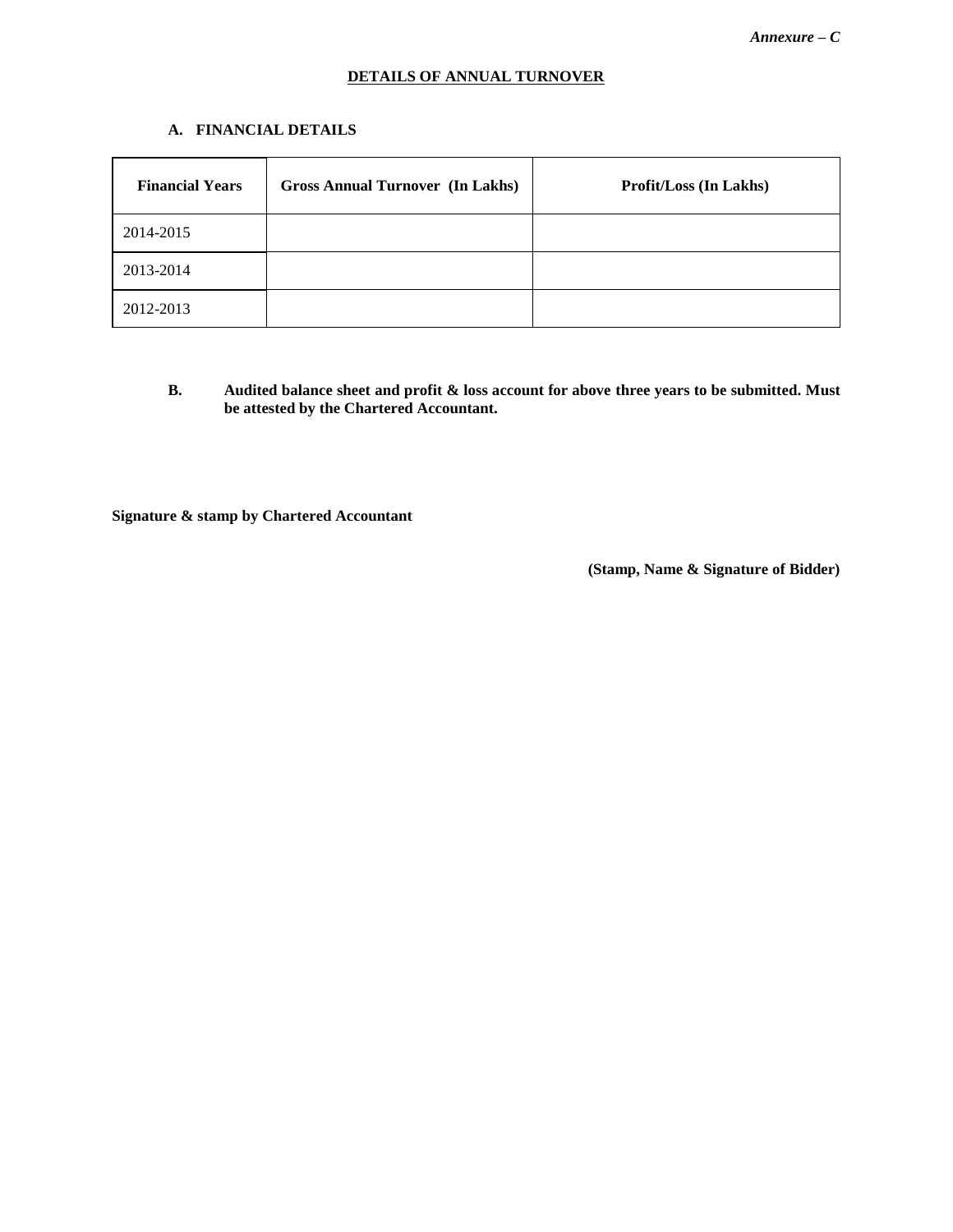*Annexure – D*

# **DETAILS OF SUPPLY OF LAB ITEMS (AS PER SPECIFICATION GIVEN IN SECTION III BELOW) IN LAST 03 (THREE) YEARS**

| S. No. | POSTAL ADDRESS OF CLIENT<br>WITH CONTACT NUMBERS | <b>STARTING</b><br><b>DATE</b> | <b>SCHEDULED</b><br><b>COMPLETION</b> | $\overline{\text{ACTUAL}}$<br><b>COMPLETIO</b> | <b>REASONS FOR</b><br>DELAY, IF, |
|--------|--------------------------------------------------|--------------------------------|---------------------------------------|------------------------------------------------|----------------------------------|
|        |                                                  |                                | $\mathop{\mathrm{DATE}}$              | $\mathbf N$ DATE                               | $\mathbf{ANY}$                   |
|        |                                                  |                                |                                       |                                                |                                  |
|        |                                                  |                                |                                       |                                                |                                  |
|        |                                                  |                                |                                       |                                                |                                  |
|        |                                                  |                                |                                       |                                                |                                  |
|        |                                                  |                                |                                       |                                                |                                  |
|        |                                                  |                                |                                       |                                                |                                  |
|        |                                                  |                                |                                       |                                                |                                  |
|        |                                                  |                                |                                       |                                                |                                  |
|        |                                                  |                                |                                       |                                                |                                  |
|        |                                                  |                                |                                       |                                                |                                  |
|        |                                                  |                                |                                       |                                                |                                  |
|        |                                                  |                                |                                       |                                                |                                  |
|        |                                                  |                                |                                       |                                                |                                  |
|        |                                                  |                                |                                       |                                                |                                  |
|        |                                                  |                                |                                       |                                                |                                  |
|        |                                                  |                                |                                       |                                                |                                  |
|        |                                                  |                                |                                       |                                                |                                  |
|        |                                                  |                                |                                       |                                                |                                  |
|        |                                                  |                                |                                       |                                                |                                  |
|        |                                                  |                                |                                       |                                                |                                  |
|        |                                                  |                                |                                       |                                                |                                  |
|        |                                                  |                                |                                       |                                                |                                  |
|        |                                                  |                                |                                       |                                                |                                  |
|        |                                                  |                                |                                       |                                                |                                  |
|        |                                                  |                                |                                       |                                                |                                  |
|        |                                                  |                                |                                       |                                                |                                  |

**(Stamp, Name & Signature of Bidder)**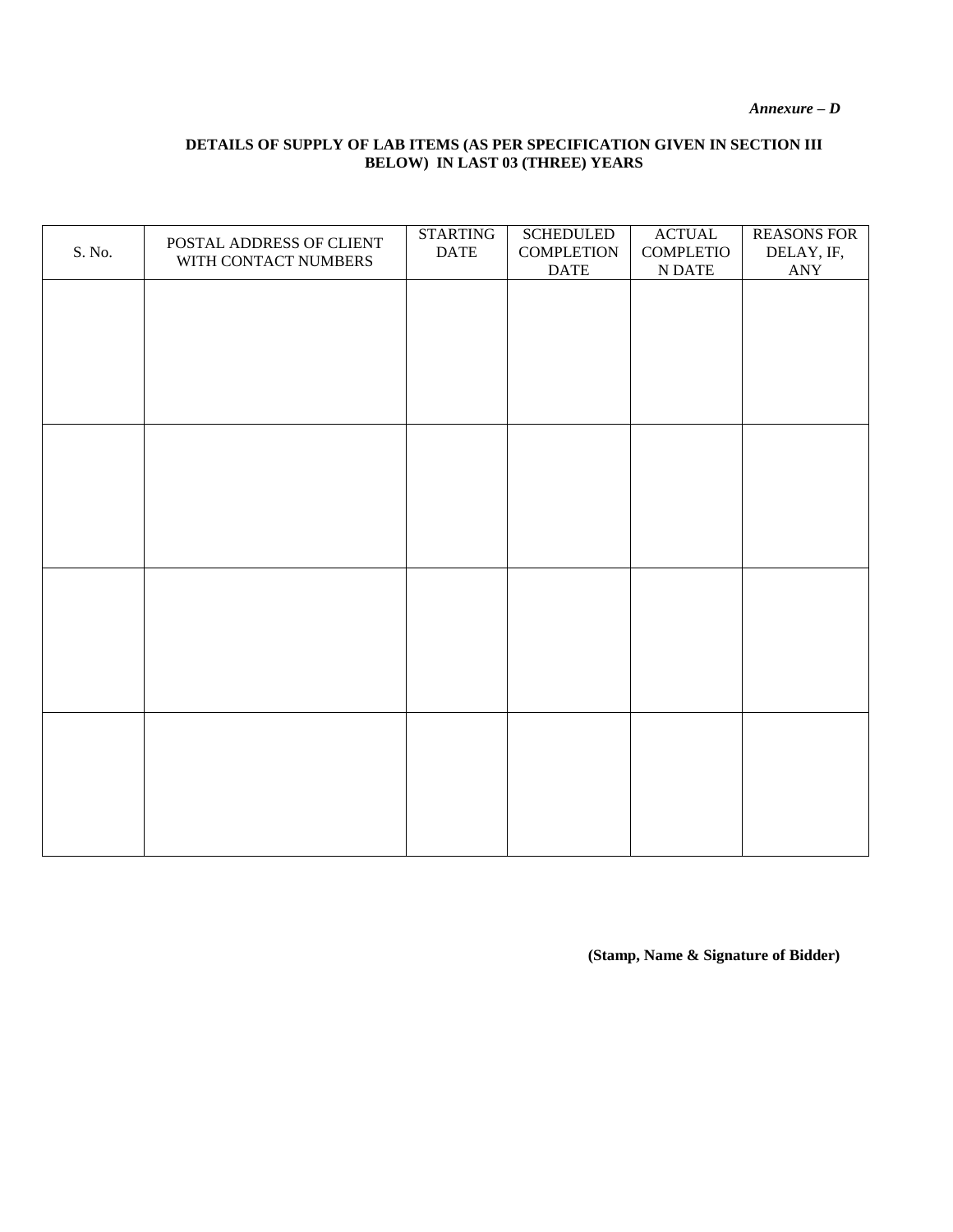#### *Annexure -E*

#### **DECLARATION FOR FAIR BUSINESS BY THE BIDDER**

This is to certify that We, M/s and in submission of this offer confirm that:-

- i) We have not made any misleading or false representation in the forms, statements and attachments in proof of the qualification requirements;
- ii) We do not have records of poor performance such as abandoning the work, not properly completing the contract, inordinate delays in completion, litigation history or financial failures etc.
- iii) Business has not been banned with us by any Central / State Government Department/ Public Sector Undertaking or Enterprise of Central / State Government.
- iv) We have submitted all the supporting documents and furnished the relevant details as per prescribed format.
- v) The information and documents submitted with the tender by us are correct and we are fully responsible for the correctness of the information and documents submitted by us.
- vi) We understood that in case of any statement/information/document furnished by us or to be furnished by us in connection with this offer is found to be incorrect or false, our EMD in full will be fortified and business dealings will be banned.
- vii) We have not been punished / penalized by way of imprisonment in last three years.
- viii) We have not been blacklisted/debarred by any of the Government/Public Sector Agency in last three years.

SEAL, SIGNATURE & NAME OF THE BIDDER

Signing this document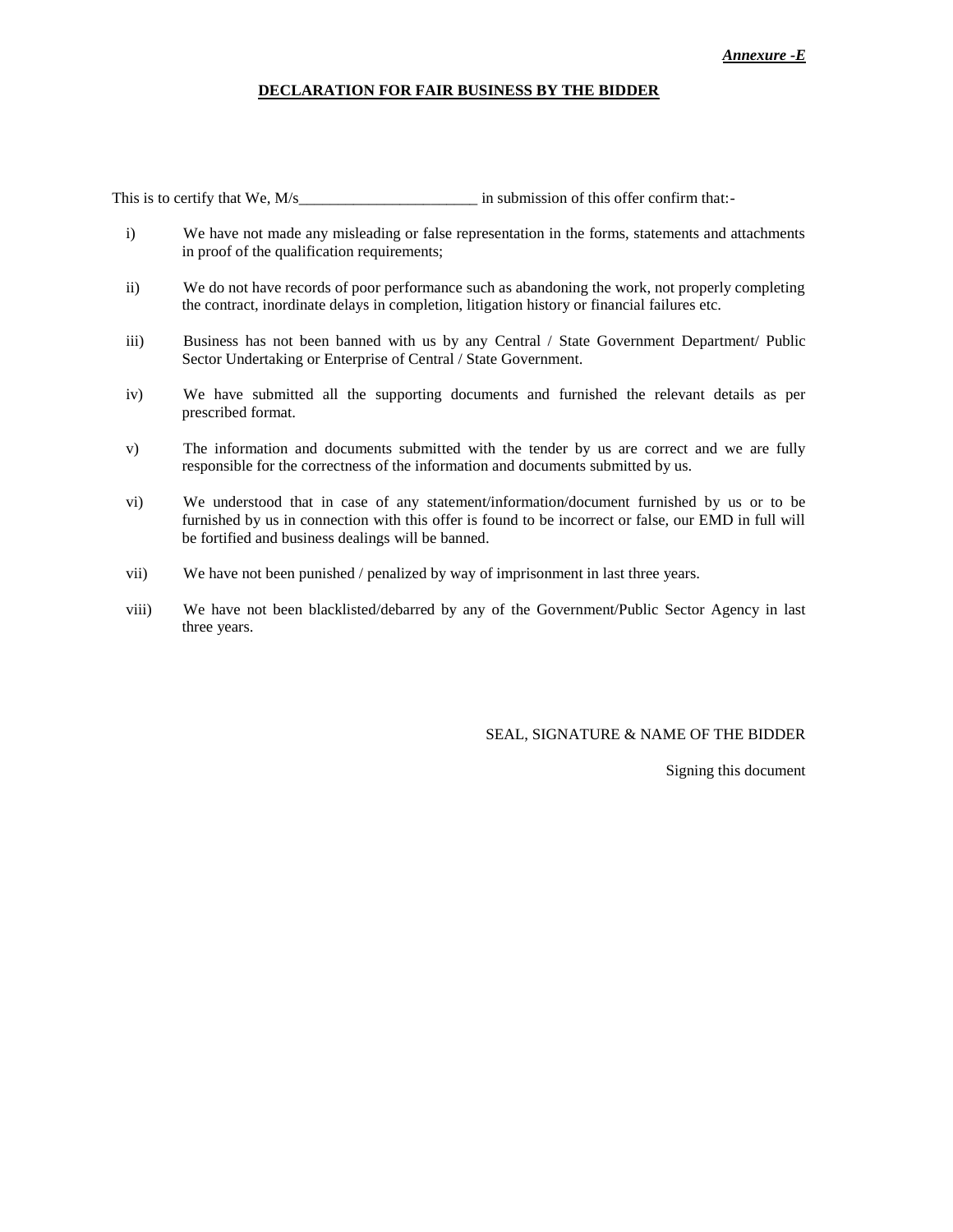#### **CHECK LIST FOR SUBMISSION OF BID**

Bidder is requested to fill this check list and ensure that all details/documents have been furnished as called for in the Bidding Document along with duly filled in, signed & stamped checklist **with each copy of the "Unpriced** bid  $(Part - I)$ ".

#### **Please tick the box and ensure compliance**:

|   | <b>EMD</b>                                                                                                  |
|---|-------------------------------------------------------------------------------------------------------------|
|   | <b>Bid Forwarding Letter</b>                                                                                |
| 3 | Power of Attorney in Favour of the person<br>who has signed the bid on stamp paper of<br>Appropriate value. |
| 4 | Partnership Deed in case of partnership firm and<br>Article of Association in case of limited company.      |
| 5 | Compliance to Bid Requirement                                                                               |
| 6 | Declaration by the bidder                                                                                   |
|   | All pages of the bid have been page numbered in sequential manner.                                          |
| 8 | Annexure(s) – A, A1, A2, A3 to E                                                                            |

9 Valid, PAN, DVAT, Service Tax, Excise Registration

| <b>SIGNATURE OF BIDDER</b> |  |
|----------------------------|--|
| <b>NAME OF BIDDER</b>      |  |
| <b>COMPANY SEAL</b>        |  |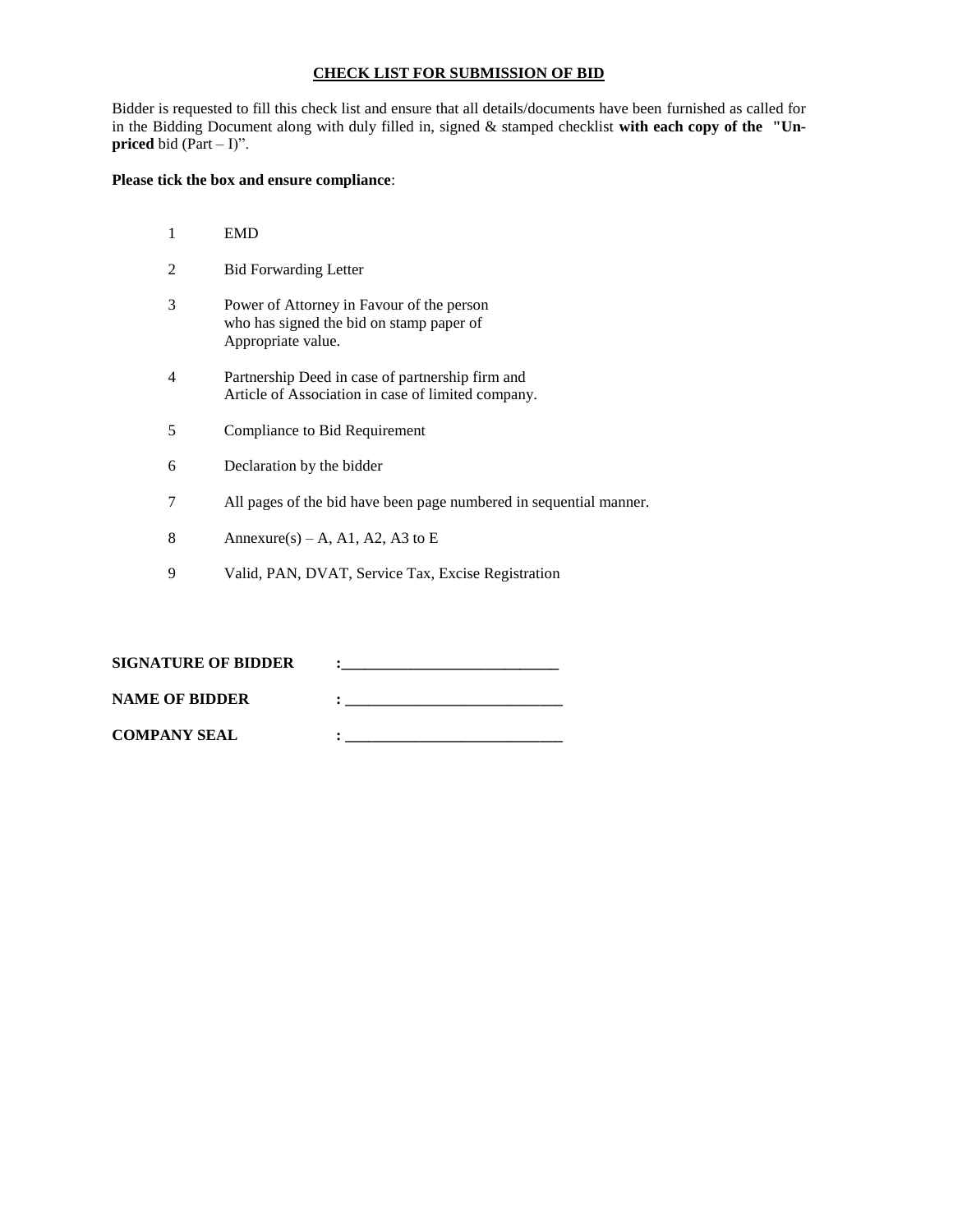#### **Form of Performance Guarantee Bank Guarantee Bond**

1. In consideration of the GGSIPU (hereinafter called "The University") having offered to accept the terms and conditions of the proposed agreement between ---------------- and ----------------------------- (hereinafter called "the said Contractor(s)") for the work ------------------------------------------------- (hereinafter called "the said agreement") having agreed to production of a irrevocable Bank Guarantee for Rs.---------------------- (Rupees ---------------------------------------------- only) as a security/guarantee from the contractor(s) for compliance of his obligations in accordance with the terms and condition in the said agreement.

We, ----------------- (indicate the name of the Bank) --------------- (hereinafter referred as "the Bank") hereby undertake to pay to the University an amount not exceeding Rs.--------------- (Rupees ---------------------------------- only) on demand by the University.

- 2. We, -----------------------(indicate the name of the Bank) do hereby undertake to pay the amounts due and payable under this guarantee without any demure, merely on a demand from the University stating that the amount claimed is required to meet the recoveries due or likely to be due from the said contractor(s). Any such demand made on the bank shall be conclusive as regards the amount due and payable by the bank under this Guarantee. However, our liability under this guarantee shall be restricted to an amount not exceeding Rs.------------------ (Rupees -------------------------------------- only).
- 3. We, the said bank further undertake to pay the University any money so demanded notwithstanding any dispute or disputes raised by the contractor(s) in any suit or proceeding pending before any court or Tribunal relating thereto, our liability under this present being absolute and unequivocal.

The payment so made by us under this bond shall be a valid discharge of our liability for payment there under and the Contractor(s) shall have no claim against us for making such payment.

- 4. We, ---------------------------------(indicate the name of the Bank) further agree that the guarantee herein contained shall remain in full force and effect during the period that would be taken for the performance of the said agreement and that it shall continue to be enforceable till all the dues of the University under or by virtue of the said agreement have been fully paid and its claims satisfied or discharged or till Project-in-Charge on behalf of the University certified that the terms and conditions of the said agreement have been fully and properly carried out by the said Contractor(s) and accordingly discharges this guarantee.
- 5. We, --------------------------------(indicate the name of the Bank) further agree with the University that the University shall have the fullest liberty without our consent and without affecting in any manner our obligation hereunder to vary any of the terms and conditions of the said agreement or to extend time of performance by the said Contractor(s) from time to time or to postpone for any time or from time to time any of the powers exercisable by the University against the said contractor(s) and to forbear or enforce any of the terms and conditions relating to the said agreement and we shall not be relieved from our liability by reason of any such variation, or extension being granted to the said Contractor(s) or for any forbearance, act of omission on the part of the University or any indulgence by the University to the said Contractor(s) or by any such matter or thing whatsoever which under the law relating to sureties would, but for this provision, have effect of so relieving us.
- 6. This guarantee will not be discharged due to the change in the constitution of the Bank or the Contractor(s).
- 7. We, -------------------------------------(indicate the name of the Bank) lastly undertake not to revoke this guarantee except with the previous consent of the University in writing.
- 8. This guarantee shall be valid upto -------------------- unless extended on demand by the University. Notwithstanding anything mentioned above, our liability against this guarantee is restricted to Rs.----- ---------- (Rupees --------------------------------------- only) and unless a claim in writing is lodged with us within six months of the date of expiry or the extended date of expiry of this guarantee all our liabilities under this guarantee shall stand discharged.

Dated the ----------- day of -------------- for ---------------- (indicate the name of the Bank)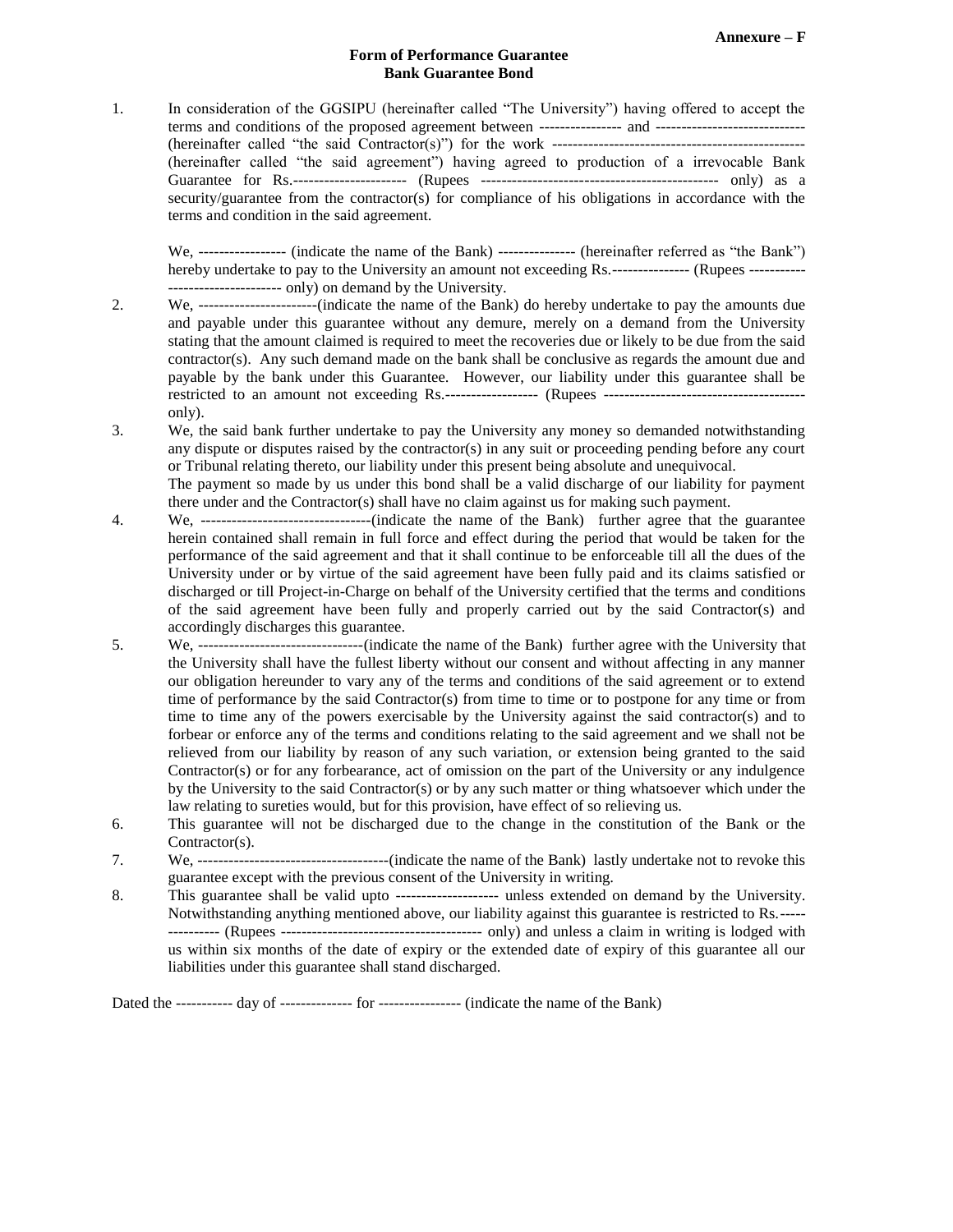# **Annexure-G**

# **SECTION III**

# **TECHNICAL SPECIFICATIONS**

| S. No. | <b>Specification/ Description</b>                                  | Qty. | <b>Estimated</b><br>cost (in<br>Lacs) | <b>EMD</b><br><b>Amount in</b><br>Rs. |
|--------|--------------------------------------------------------------------|------|---------------------------------------|---------------------------------------|
| 1.     | Specifications for Potentiostat/Galvanostat with EIS (FRA) option  | 01   | 6.4 lacs                              | $30,000/$ -                           |
|        | & Software:                                                        |      |                                       |                                       |
|        | Compliance Voltage: $\pm 12V$<br>$\bullet$                         |      |                                       |                                       |
|        | Current range: $10\mu A - \pm 500$ mA<br>$\bullet$                 |      |                                       |                                       |
|        | Applied Voltage range: $\pm 10V$                                   |      |                                       |                                       |
|        | Voltage Resolution: 1µV<br>$\bullet$                               |      |                                       |                                       |
|        | Maximum Scan rate: 200 V/s<br>$\bullet$                            |      |                                       |                                       |
|        | Current resolution: 760fA<br>٠                                     |      |                                       |                                       |
|        | Data Acquisition rate: 1000,000 samples/sec<br>$\bullet$           |      |                                       |                                       |
|        | Auxiliary voltage inputs/outputs to connect external<br>$\bullet$  |      |                                       |                                       |
|        | devices like RDE, QCM pH meter etc.                                |      |                                       |                                       |
|        | Suitable compatible electrodes (Reference electrodes,<br>$\bullet$ |      |                                       |                                       |
|        | Counter electrodes and Working electrodes) along with              |      |                                       |                                       |
|        | cell with stand.                                                   |      |                                       |                                       |
|        | Interface: USB/Ethernet                                            |      |                                       |                                       |
|        | Frequency range: 10µHz-1MHz                                        |      |                                       |                                       |
|        | Software's available                                               |      |                                       |                                       |
|        | Corrosion software<br>$\bullet$                                    |      |                                       |                                       |
|        | Battery testing software<br>٠                                      |      |                                       |                                       |
|        | Fuel cell & super capacitor testing software<br>٠                  |      |                                       |                                       |
|        | Voltammetry software                                               |      |                                       |                                       |
|        | Pulse measurement software<br>$\bullet$                            |      |                                       |                                       |
|        | Impedance measurement software<br>٠                                |      |                                       |                                       |
|        | Solar & Photovoltaic software                                      |      |                                       |                                       |
|        | Equivalent circuit fitting software                                |      |                                       |                                       |
|        |                                                                    |      |                                       |                                       |